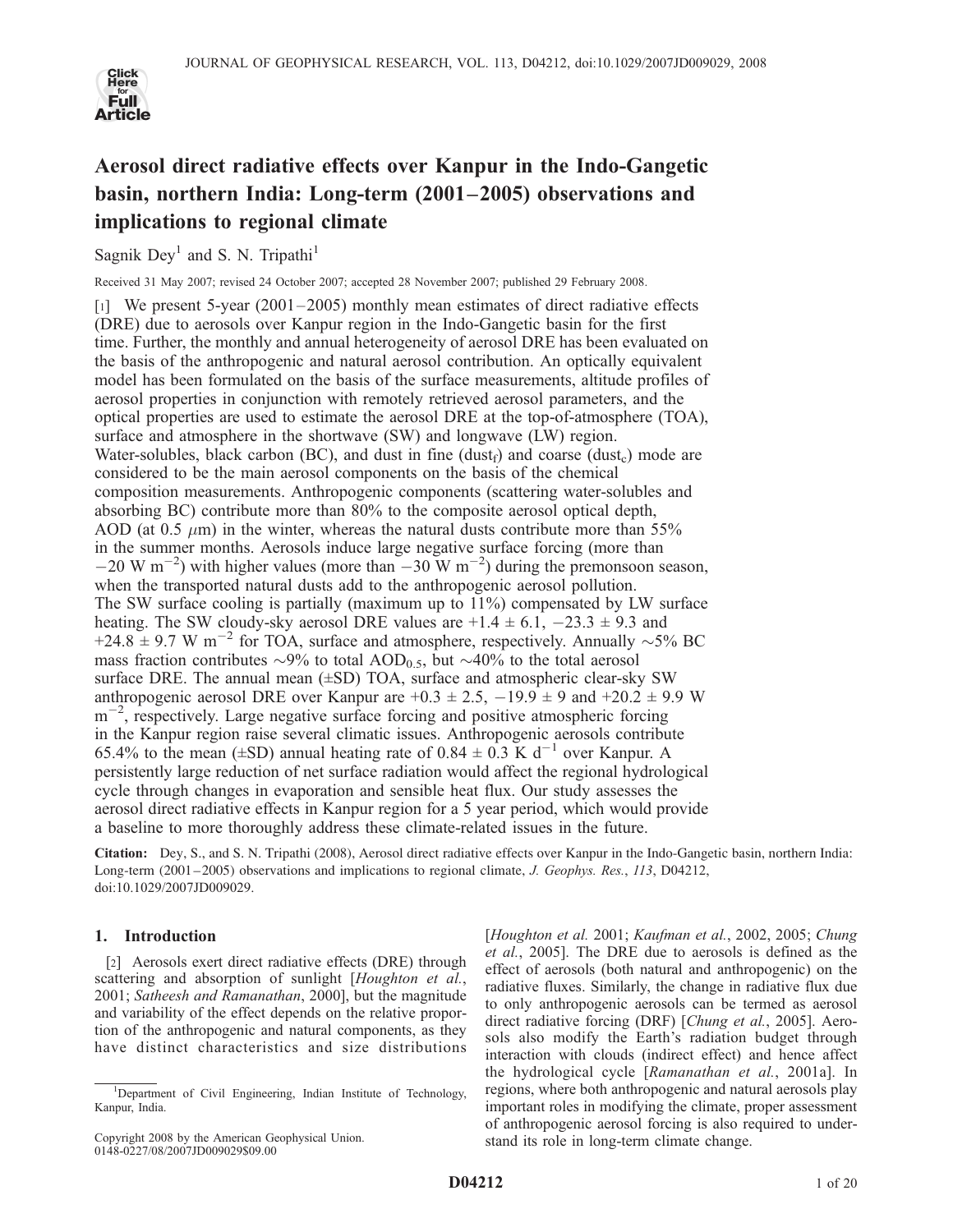

Figure 1. Indo-Gangetic Basin (IGB, demarcated by box within the physical map of Indian subcontinent) surrounded by the Himalayan mountain range, Thar Desert and the oceans. The major cities lying in the central part of IGB are marked by stars, numbers 1, 2, 3, 4, 5, 6 and 7 representing Delhi, Agra, Kanpur, Allahabad, Varanasi, Patna and Kolkata.

[3] The Indo-Gangetic basin (IGB) in India (Figure 1) is such a region, where anthropogenic and natural aerosols show distinct seasonal characteristics and mixing [Dey et al., 2004, 2005; Singh et al., 2004, 2005; Chinnam et al., 2006; Tripathi et al., 2005a, 2005b, 2006; Tare et al., 2006]. The low-lying IGB is bordered by the Himalayan mountain range in the north, Thar Desert and Arabian Sea in the west, Bay of Bengal in the east and central Indian peninsula in the south. It stretches from Pakistan in the west  $(68^{\circ}E \text{ longi-}$ tude) to Bangladesh in the east  $(91^{\circ}E)$  longitude) encompassing most of the northern India (within 22 to  $32^{\circ}$ N latitude range). IGB houses more than 600 million people and is the most populated river basin in the world. Topographically, IGB is homogeneous with fluvial landforms and fertile lands rich in agricultural production. Increasing burden of population in the IGB has led to rapid urbanization and change in the land use pattern. The IGB as compared to other regions in India experiences four distinct seasons, winter (December –February), premonsoon (March-May), monsoon (June-September) and postmonsoon (October –November).

[4] In terms of aerosol loading, IGB is one of the most polluted regions in the world [Girolamo et al., 2004; Ramanathan and Ramana, 2005; Jethva et al., 2005; Tripathi et al., 2006; Ganguly et al., 2006; Dey and Tripathi, 2007]. The industrial growth, increasing usage of fossil fuel and other sources lead to massive aerosol load in the region [Ramanathan and Ramana, 2005; Tripathi et al., 2006; Dey and Tripathi, 2007]. The greenhouse gases and the atmospheric brown clouds emitted by anthropogenic activities in the region reduce the agricultural crop production due to adverse changes in the regional climate [Auffhammer et al., 2006]. Besides the anthropogenic pollution, natural aerosols (mostly dust) contribute to the regional aerosol loading in the summer months [Dey et al., 2004; Chinnam et al., 2006], altering the aerosol optical properties and radiative effects. Although there are numerous studies on the estimations of the aerosol DRE outside the Indian subcontinent [see Bates et al., 2006; Yu et al., 2006, and references therein], a limited number of studies have been done in the Indian subcontinent and even fewer in the IGB. No previous study in India has included 5 year continuous data sets to study long-term trends in the aerosol DRE; all of them were for much shorter duration. Aerosol DRE estimates in the IGB exists only for Delhi [Ganguly et al., 2006], Hissar [Ramachandran et al., 2006] and Nainital [Pant et al., 2006], that too for one month. Ramanathan and Ramana [2005] have calculated aerosol DRE over the IGB using data collected over Kathmandu, Nepal for a 3 year period, but this site is located in the foothills of the Himalayas, north of the IGB.

[5] Kanpur (26.47 $\textdegree$ N latitude, 80.33 $\textdegree$ E longitude, 142 m above mean sea level), an urban/industrial site, is located in the central part of the IGB and earlier studies have confirmed the huge aerosol load over this region [Singh et al., 2004; Dey et al., 2004, 2005, 2006; Dey and Tripathi, 2007; Chinnam et al., 2006; Tripathi et al., 2005a, 2005b, 2006; Tare et al., 2006]. The high aerosol loading not only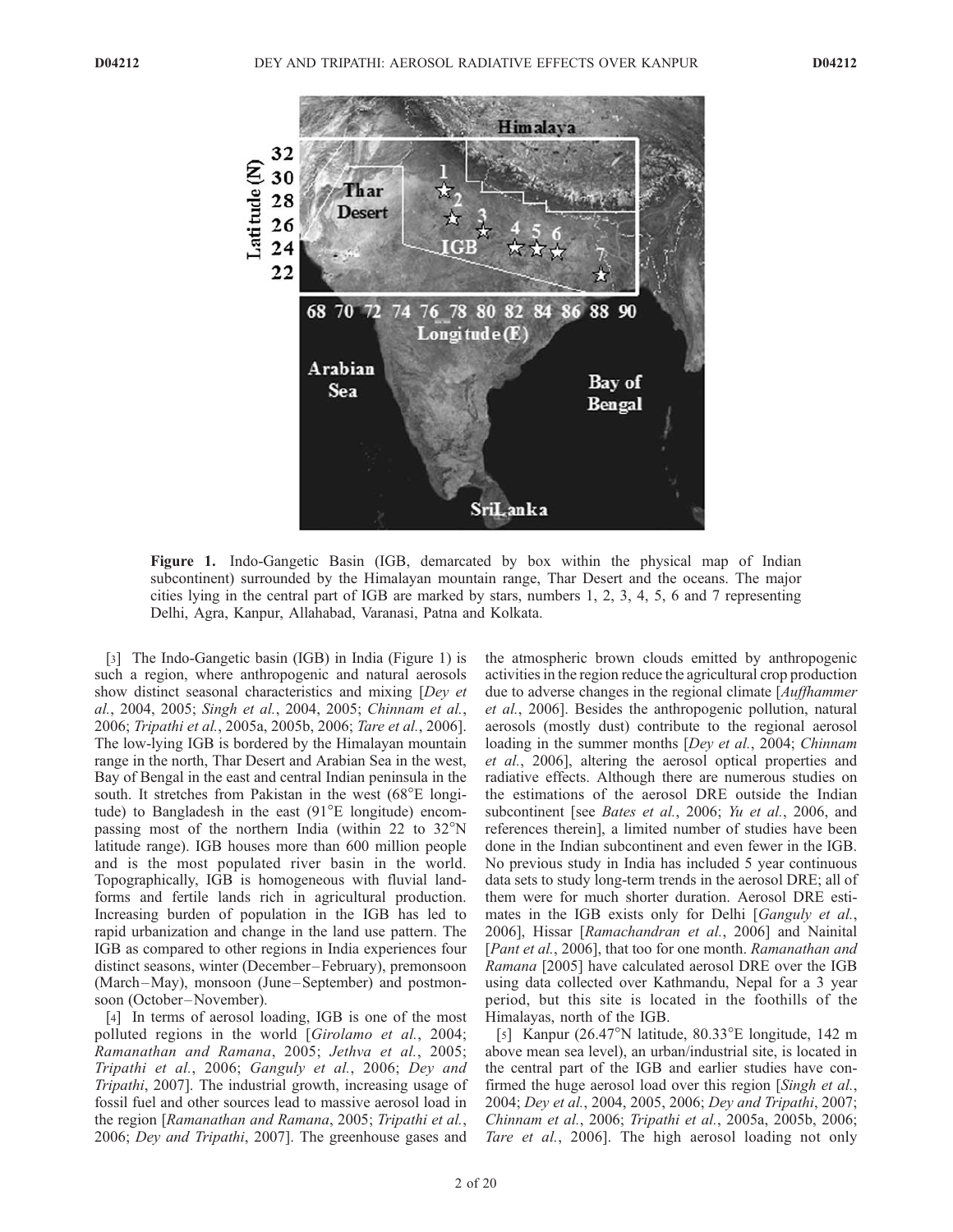influences the cloud microphysical properties over Kanpur, but over the entire IGB [Tripathi et al., 2007a]. Previous studies have assessed the seasonal variability of the aerosols in this region, the influence of the dust events on the aerosol optical properties and estimated the aerosol DRE for only few months duration. However, none of them addressed how seasonal variations in aerosol optical properties affect the regional climate, how clouds might affect the aerosol DRE in this region, and how much the contribution of anthropogenic fraction to the composite aerosol DRE could be.

[6] In this paper, we report, for the first time, monthly mean  $5$ -year  $(2001 - 2005)$  estimations of DRE due to aerosols over Kanpur using ground-based and satellite observations and through a regional aerosol optical model. In the next section, the formulation of the optically equivalent aerosol model is discussed. The results are described in three parts; first, we describe composite aerosol DRE, then the anthropogenic aerosol DRF and finally their implications on the regional climate are discussed.

## 2. Methodology and Data Analysis

[7] The integration of surface observations and satellite data in assessing aerosol DRE was successfully implemented during Indian Ocean Experiment, INDOEX [Ramanathan et al., 2001b; Satheesh et al., 1999, 2002]. We have adopted a similar approach here for estimation of composite aerosol DRE, but adopted a different approach for anthropogenic aerosol DRF. The calculations are done for the 5 year period of 2001-2005.

## 2.1. Formulation of Aerosol Optical Model

[8] For this study, we have developed an optically equivalent aerosol model, considering the major anthropogenic (water-solubles, wsol, and black carbon, BC) and natural (dust) components [Tare et al., 2006] in this region, which can simulate the optical properties comparable to the direct observations within the instruments' retrieval and measurements' uncertainty. Water solubles are the particles originating from gas-to-particle conversion and consist of sulfates, nitrates etc. [Hess et al., 1998]. Tare et al. [2006] have presented a detailed chemical analysis of the aerosols in Kanpur region during a campaign and categorized the sources into soil-derived, gas-to-particle conversion and biomass burning. The unanalyzed part consists of carbonaceous aerosols, of which BC was measured by Aethalometer. The size distribution of the major cations and anions revealed that they are produced by anthropogenic activities [*Tare et al.*, 2006]. Even the biomass burning in this region is anthropogenic, not natural. The only limitation is that we do not have any data on organics and hence included them in water-solubles. There may be uplifting of dusts due to man-made erosion activities, but earlier studies have mentioned that the major source of dusts in this region is natural [Singh et al., 2004; Dey et al., 2004; Chinnam et al., 2006]. Ground-based aerosol measurements have been carried out in Kanpur by Aerosol Robotic Network (AERONET) Sun photometer [Singh et al., 2004] since 2001, which include spectral aerosol optical depth (AOD), single scattering albedo (SSA), asymmetry parameter (g), volume size distribution and refractive indices (both real and imaginary).

Spectral AOD is derived at 7 wavelengths (0.34, 0.38, 0.44, 0.5, 0.67, 0.87 and 1.02  $\mu$ m) in the visible to infrared wavelength region, whereas the other optical properties are retrieved at 4 wavelengths  $(0.44, 0.67, 0.87, 1.02 \mu m)$ [Holben et al., 1998; Dubovik and King, 2000]. Retrieved optical properties from AERONET represent composite aerosols, hence it is important to differentiate the anthropogenic components from the natural aerosols to assess the anthropogenic contribution to the total aerosol DRE. Moreover, AERONET provides optical properties in the UV to NIR range (0.34 to 1.02  $\mu$ m) and the extrapolation of the optical properties in the entire SW and LW region would induce errors in the estimation of the aerosol DRE. Hence the AERONET data are used to constrain the model results through which the role of the individual component to the composite aerosol is assessed.

[9] Among the four components, BC number concentration is calculated from the measured data for the entire period using the BC size distribution parameters of OPAC (Optical Properties of Aerosols and Clouds) data set [Hess et al., 1998]. Surface equivalent BC concentration was measured by an Aethalometer (model AE-21-ER, Magee Scientific, USA) from December 2004 to December 2005. For the earlier period (January 2001 to November 2004), we have considered the columnar BC inferred from the AERONET measurements [Dey et al., 2006]. The overall uncertainty in retrieval of columnar BC from AERONET retrievals is  $\sim$ 10%, which is quite similar to the uncertainty of equivalent BC mass concentration measured by Aethalometer [Babu and Moorthy, 2002]. Once the number concentration of BC is fixed, the number concentrations of the other components are varied in the OPAC model iteratively, so that the model-derived optical properties match with the AERONET-retrieved optical properties under certain model constraints. The aerosol data set in OPAC are modeled to represent aerosols of particular type or origin [Hess et al., 1998]. Satheesh and Srinivasan [2006] have shown that optically equivalent models developed using OPAC size distributions and constrained by direct measurements of composite aerosol properties can be used to estimate aerosol DRE accurately, if the size-segregated chemical compositions of various components are unavailable. However, the uncertainty in the aerosol DRE can be reduced if such measurements are available. For winter season, we have used the mass size distribution parameters of various individual species measured during a land campaign in Kanpur [Dey and Tripathi, 2007]. Hence, for the winter season, the calculated number size distribution parameters from Dey and Tripathi [2007] are used to simulate the aerosol optical properties. The number size distribution parameters derived from in situ measurements differ at most by 15% from the OPAC size distribution parameters [Hess et al., 1998]. For other seasons, because of absence of size-separated chemical composition data, the default size distribution parameters from OPAC database are used. The extinction coefficient  $(b^{ext})$ , scattering coefficient  $(b^{sca})$ , absorption coefficient  $(b^{abs})$ , SSA, g and AOD at 61 wavelengths (between 0.25 and 40  $\mu$ m) are simulated for 8 relative humidity values (RH of 0, 50, 70, 80, 90, 95, 98 and 99%). The RH was being measured by an automatic weather station deployed at IIT-K campus from December 2004 onward. The instrument measures the ambient RH at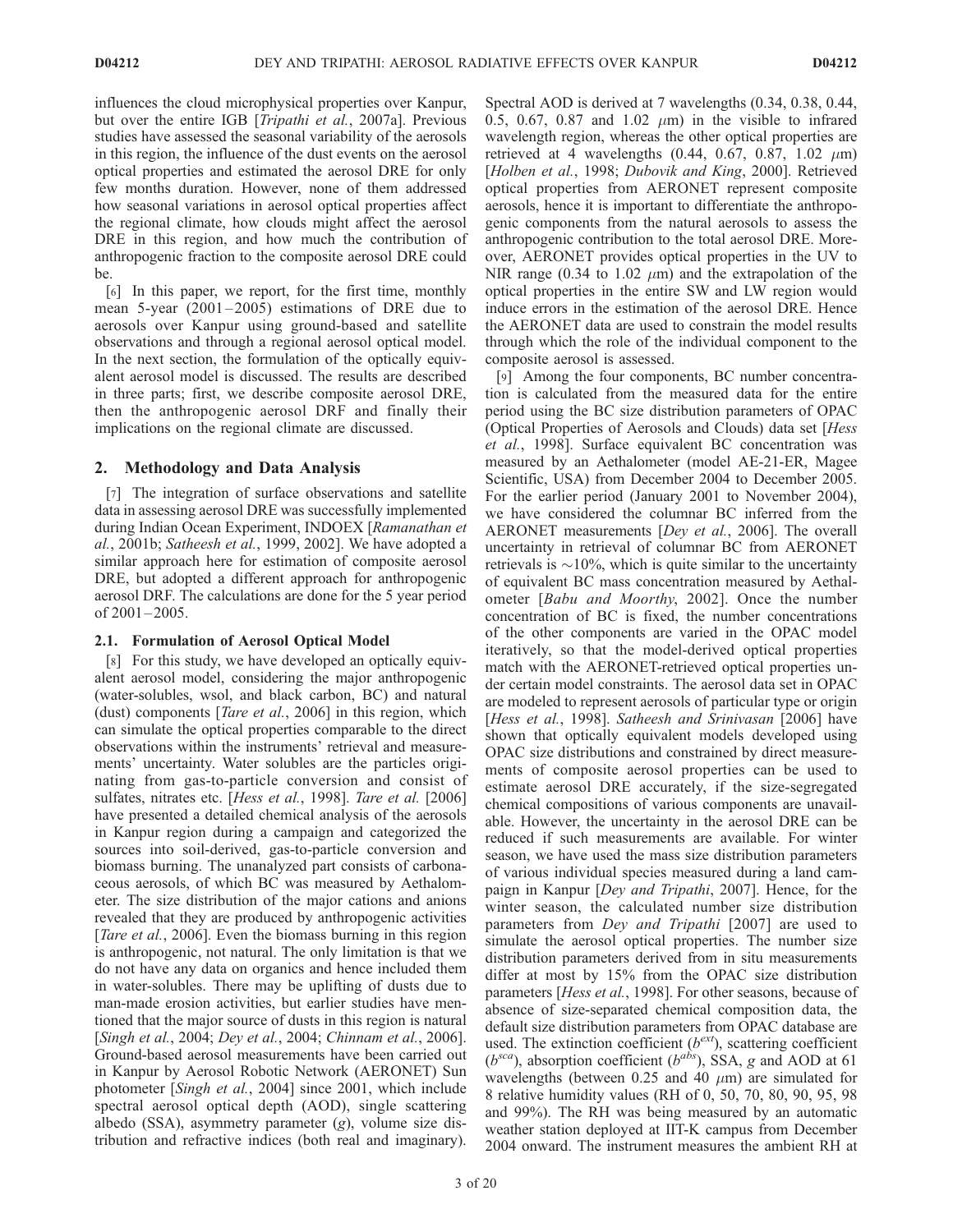| Parameters                | Instruments               | Type                                        | Period                          |
|---------------------------|---------------------------|---------------------------------------------|---------------------------------|
| BC concentration          | aethalometer              | in situ surface measurements                | Dec 2004 onward                 |
| BC concentration          | <b>AERONET</b>            | retrieval using Dey et al. [2006] algorithm | Jan 2001 to Nov 2004            |
| Aerosol altitude profile  | optical particle counter  | aircraft measurements (up to 2 km)          | Jun 2006 and Oct 2006           |
| BC altitude profile       | aethalometer              | aircraft measurements (up to 2 km)          | Jan 2005, Jun 2006 and Oct 2006 |
| $AOD\lambda$              | <b>AERONET</b>            | ground-based retrieval                      | Jan 2001 to Dec 2005            |
| $SSA_{\lambda}$           | <b>AERONET</b>            | ground-based retrieval                      | Jan 2001 to Dec 2005            |
| $g_{\lambda}$             | <b>AERONET</b>            | ground-based retrieval                      | Jan 2001 to Dec 2005            |
| Size-separated chemical   | high volume sampler and   | sampling and chemical analysis              | Dec 2004 to Jan 2005            |
| composition               | Anderson impactor         | [ <i>Tare et al., 2006</i> ]                |                                 |
| Meteorological parameters | automatic weather station | direct in situ measurements                 | Dec 2004 onward                 |

Table 1. List of Measured or Retrieved Parameters Used in the Formulation of the Optically Equivalent Aerosol Model for Kanpur Region

each 5 min interval each day. We have averaged the daytime measurements to obtain the monthly averaged RH for each month at Kanpur region. The optical properties of the composite aerosol at the RH closest to the monthly mean ambient RH are considered for the comparison.

[10] As we do not have real-time vertical profile of aerosol extinction, we assume that the distribution of aerosols in vertical column would be similar to the BC altitude profile derived from aircraft measurements during January 2005 [*Tripathi et al.*, 2005b] for the winter season, which shows that most of the particles are present within the boundary layer. Aerosol vertical profile over Delhi during December 2004 from Lidar measurements [Ganguly et al., 2006] has also proved that most of the aerosols are confined within 1 km, above which the aerosol extinction becomes low and constant, during the winter season. From the measurement, the scale height for the winter season is calculated to be  $\sim$ 1.2 km. For the premonsoon and postmonsoon seasons, the respective BC and total aerosol concentration profiles [Tripathi et al., 2007b] are measured using an aircraft. The measured BC and aerosol concentrations at different altitudes along the altitude profile are fitted in OPAC model to estimate the BC and total aerosol number concentration at the corresponding heights constrained by the observed BC mass fraction  $(f_{BC})$ . From the aerosol number concentration at different altitudes, the scale height of the aerosols is calculated to be  $\sim$ 1.3 km for these seasons. As there is no information available for the aerosol scale height for the monsoon season, the value for the premonsoon and postmonsoon seasons is assumed. The instruments and duration of measurements of various parameters used in formulation of the optical model are summarized in Table 1.

#### 2.2. Model Constraints

[11] The optically equivalent aerosol model is constrained with following conditions: (1)  $\chi^2 = \left(\frac{1}{n}\right)$  $\stackrel{n}{\longleftarrow}$  $\left(\frac{1}{n}\left(\sum_{\lambda=1}^{n}(AOD_{\lambda, AERONET} - AOD_{\lambda, Model})^{1/2}\right)\right)$ should be less than 0.025, which is comparable to the retrieval error of observed AOD. (2) Angstrom exponent  $(\alpha)$  of the model and AERONET retrieval should match within  $\pm 5\%$ , so that the overestimation at the shorter wavelength and underestimation at the higher wavelength or vice versa should not lead to attaining minimum  $\chi^2$  [Satheesh and Srinivasan, 2006] for AOD spectrum. (3) Model-derived  $SSA_{\lambda}$  and  $g_{\lambda}$  should lie within  $\pm 5\%$  of AERONET-retrieved SSA and g at all four wavelengths, as the accuracy of AERONET retrieval is 5% [Dubovik et al., 2000].

[12] During the iteration, first the number concentration of water-solubles is set to the default value of ''continental polluted'' model of OPAC. The number concentrations of dust in fine and coarse mode are set to zero. Only the BC number concentration is set to be fixed during iteration. The number concentrations are then increased until the above said all three criteria are satisfied. For comparison of the model-derived composite aerosol optical properties with AERONET retrievals, we chose 7 wavelengths (0.35, 0.4, 0.45, 0.5, 0.65, 0.9 and 1  $\mu$ m) for AOD<sub> $\lambda$ </sub> and four wavelengths (0.45, 0.65, 0.9 and 1.025  $\mu$ m) for SSA<sub> $\lambda$ </sub> and  $g_{\lambda}$ , which are closest to the AERONET retrieval channels. As the model calculates the optical properties at various RH, to make proper comparison, the individual optical properties at RH closest to the ambient RH are selected. Then the composite  $SSA_{\lambda}$  and  $g_{\lambda}$  are calculated using the following relations:

$$
SSA_{\lambda} = \frac{\sum_{i} b_{i,\lambda}^{ext} SSA_{i,\lambda}}{\sum_{i} b_{i,\lambda}^{ext}} \text{ and } g_{\lambda} = \frac{\sum_{i} b_{i,\lambda}^{sca} g_{i,\lambda}}{\sum_{i} b_{i,\lambda}^{sca}}, \qquad (1)
$$

where the subscript "i" denotes the corresponding optical property for a single component,  $b^{ext}$  and  $b^{sca}$  are the extinction and scattering coefficients of the individual component at a given wavelength  $\lambda$ . Composite AOD<sub> $\lambda$ </sub> is calculated by summing up the individual  $AOD_\lambda$ . Equation (1) simply represents the weighted average of the optical property of all the components.

[13] Another factor to be considered here is the spectral match of the optical properties. The AERONET provides the optical properties at slightly different wavelengths as compared to the model outputs. As the optical properties vary spectrally, to have desired match, the wavelengths should be similar. Hence the AERONET-retrieved optical properties are interpolated to the wavelengths at which the model-derived optical properties are calculated. We have followed the nonlinear interpolation technique as suggested by Tripathi et al. [2005c], which uses a second-order polynomial equation for interpolation.

[14] For the anthropogenic aerosol DRF, the anthropogenic aerosol optical properties are simulated considering the optical properties of only BC and water-solubles. The mass fraction (f) of each component for each month averaged for 5 years is shown in Figure 2.  $f_{BC}$  has an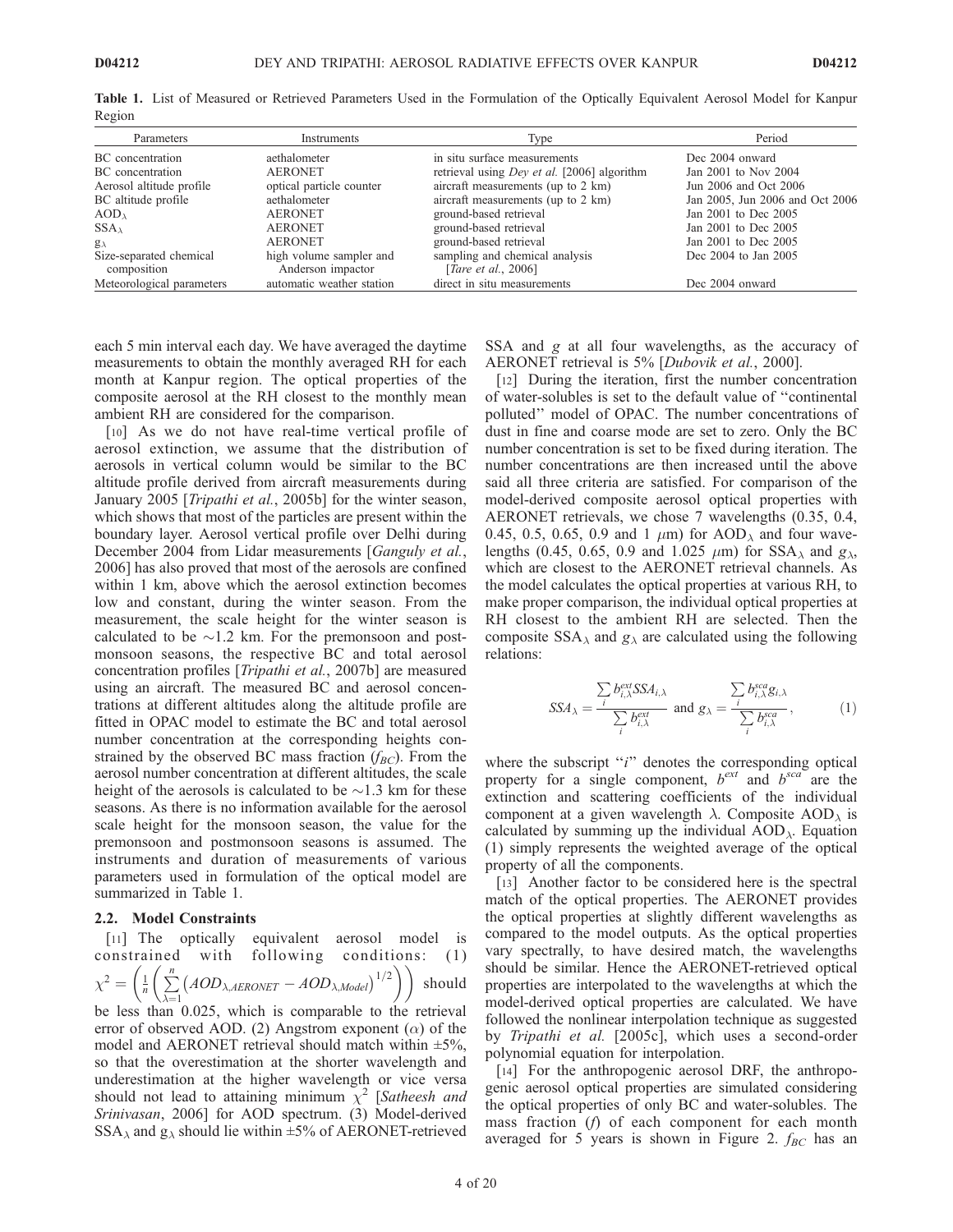

Figure 2. Mass fraction of each component (in %). Each bar represents the value for that particular month averaged for 5 years (for uncertainties, see the text).

uncertainty of  $\sim$ 14% [*Babu and Moorthy*, 2002], whether the  $f_{dust}$  (fine + coarse mode) has uncertainty of  $\sim$ 16%. The uncertainty in the mass fractions is based on the measurement uncertainty and the uncertainty due to missing components in the analysis, as the mass fractions are calculated by summing up the mass concentrations of the analyzed components. The mass of wsol components (including the water associated with it) are found to increase linearly with increasing RH up to 70% RH, beyond which the change is exponential. This suggests that at RH higher than 70%, the mass of wsol components are very much sensitive to the change in RH. In the calculations, at RH less than 70%, the uncertainty in the change in mass of wsol due to changes in RH would be  $\sim$ 2% and above 70% RH, it would be  $\sim$ 6%. This would lead to an overall uncertainty of  $17-20\%$  in  $f_{\text{wsol}}$ .  $f_{\text{BC}}$  varies from a high of  $\sim$ 8% in the winter season to a low  $\sim$ 3% in the monsoon season and  $f_{wsol}$  varies from a high of  $\sim 80\%$  in the winter season to a low  $\sim 50\%$  in the months of May and June, when  $f_{dust-c}$  and  $f_{wsol}$  are nearly same.  $f_{dust-f}$  is less than 0.5% on annual scale. The reconstruction of mass of various components is sensitive to RH. If RH decreases,  $f_{wsol}$  will reduce, as the water-soluble component is hygroscopic.

#### 2.3. Aerosol DRE Estimation in Clear and Cloudy-Sky **Conditions**

[15] Aerosol DRE is defined as the effect of aerosols on the net (upward minus downward) radiative fluxes at the surface and at the top-of-atmosphere, the difference being trapped in the atmosphere and transformed into heat energy. Aerosol DRE at both top-of-the-atmosphere (TOA) and surface has been estimated from the difference in radiative fluxes calculated for the aerosol-free and aerosol-laden atmosphere. Aerosols mostly interact with the incoming solar radiation in the shortwave region (SW, 0.25-4  $\mu$ m), but they also perturb the outgoing longwave (LW,  $4-100 \mu m$ ) radiation budget.

[16] For radiative transfer calculations, we have used Santa Barbara Discrete Ordinate Radiative Transfer (SBDART) model developed by Ricchiazzi et al. [1998]. SBDART is a plane-parallel radiative transfer code based on the discrete ordinate approach and has been used by many investigators to estimate aerosol radiative forcing. The radiative transfer equations are numerically integrated with Discrete Ordinate Radiative Transfer (DISORT) module

[Stamnes et al., 1988] in the SBDART, which uses a numerically stable algorithm to solve the equations of plane-parallel radiative transfer in a vertically inhomogeneous atmosphere.

[17] The basic input parameters required for the DISORT module in SBDART are spectral AOD, SSA and g. Spectral AOD, SSA and g (in the wavelength range 0.25 to 40  $\mu$ m) obtained from the optical model have been incorporated in the SBDART model to compute the SW and LW aerosol DRE. Finally the aerosol DRE is estimated as diurnal average following Dey and Tripathi [2007]. Surface albedo values are taken from Moderate Resolution Imaging Spectroradiometer (MODIS) surface albedo product (MODIS/ Terra Albedo; 16-Day; level-3 Global 1 km SIN Grid). The surface albedo for each month is obtained by averaging the values of each day in that particular month. We have used the columnar water vapor values from AERONET and columnar ozone concentration values from Total Ozone Mapping Spectroradiometer data averaged over each month period. First, the TOA and surface aerosol DRE are estimated for Kanpur region for clear-sky conditions.

[18] Clouds impart an important effect in the solar-climate interaction through reflection (commonly known as ''albedo effect''), scattering and absorption. Their presence in the atmosphere, not only induces surface cooling, but also modifies the magnitude and nature of the aerosol forcing in clear-sky condition. Clouds interact with the incoming as well as outgoing radiation and thus alter the radiative balance of the atmosphere. The important cloud parameters that influence the aerosol DRE are the position of the cloud with respect to aerosol, COD,  $R_{\text{eff}}$  and  $\eta$ . In this analysis, cloudy-sky aerosol DRE  $(\Delta F_{\text{cdv}})$  at TOA and surface are calculated using the corresponding clear-sky aerosol DRE ( $\Delta F_{\text{clr}}$ ) and cloud fraction ( $\eta$ ) [Satheesh et al., 2006]:

$$
\Delta F_{\text{cdy}} = \Delta F_{\text{clr}} (1 - \eta) + \eta \Delta F_{\text{ov}}, \tag{2}
$$

where  $\Delta F_{ov}$  is the aerosol forcing in the overcast condition, considering 100% cloud cover (i.e.,  $\eta = 1$ ). The aerosol DRE in and without the presence of clouds are found to be different, as discussed in section 3.2.

[19]  $\Delta F_{\text{cdy}}$  was parameterized in terms of  $\Delta F_{\text{clr}}$  (equations  $(3a)$ – $(3d)$  and other controlling parameters using the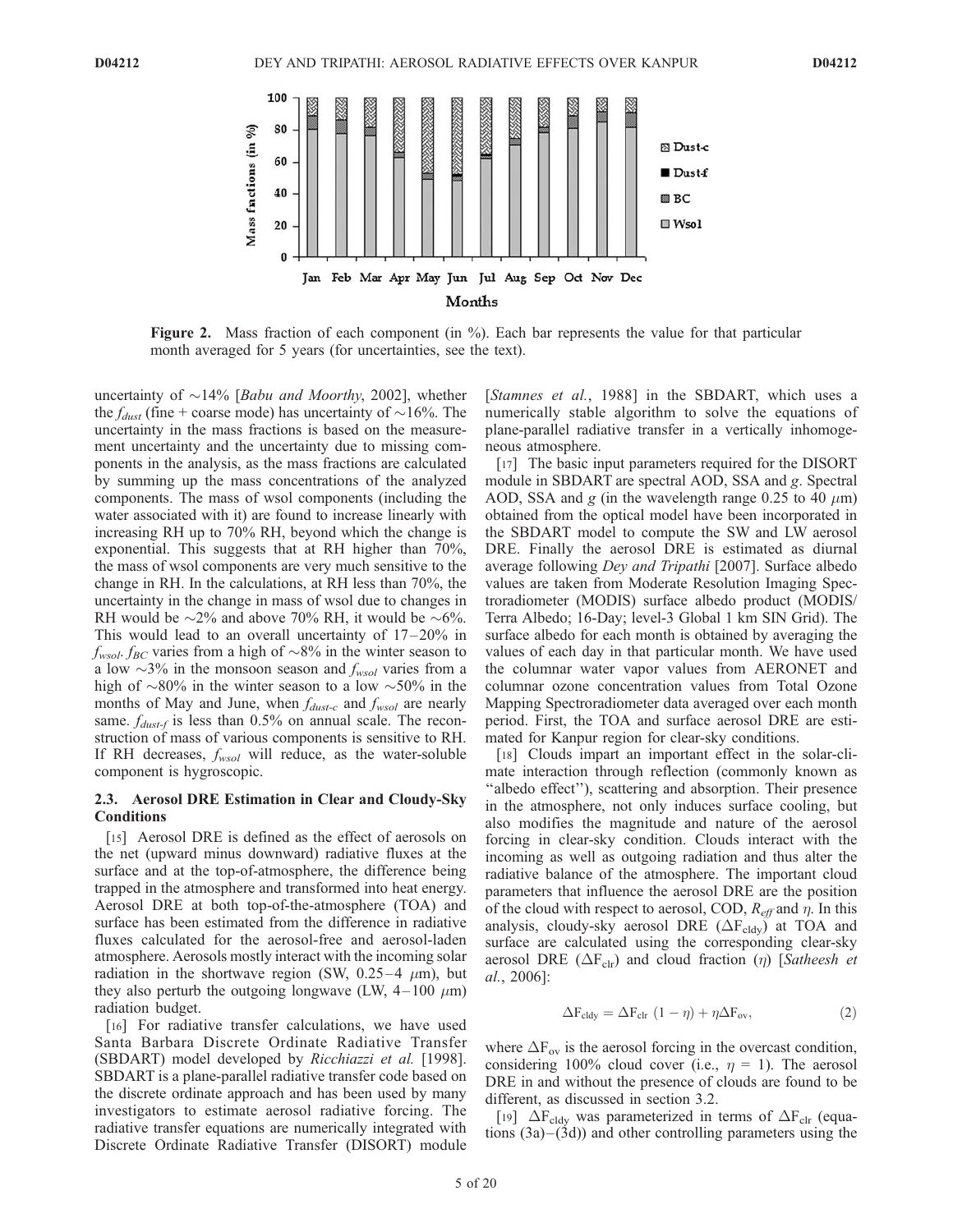Table 2. Anthropogenic Efficiency Factors for Surface and Atmospheric Aerosol DRE for Each Month

|             | Jan  | Feb                | Mar  | Apr       | May  | Jun       | Jul  | Aug       | Ser  | Oct                                                        | Nov  | Dec  |
|-------------|------|--------------------|------|-----------|------|-----------|------|-----------|------|------------------------------------------------------------|------|------|
| Surface     | 1.05 | 1 Q                | 0.97 | $_{0.78}$ | 0.95 | 0.97      | 0.57 | $_{0.8}$  | 0.94 | 1.05                                                       | 1.08 | 1.09 |
| Atmospheric | 1.12 | $\epsilon$<br>1.JZ | 1.02 | $_{0.8}$  | .    | 17<br>1.1 | 0.69 | $_{0.84}$ | 0.89 | $\cap$<br>$\overline{1}$ . $\overline{2}$ . $\overline{3}$ | 1.11 | 1.36 |

values of the cloud optical and microphysical properties obtained for the same period. In these expressions  $\Delta F_{\text{cddy}}$ and  $\Delta F_{\text{clr}}$  are computed using the model-derived aerosol optical properties, as discussed earlier. These parameterizations will help assessing the cloudy-sky aerosol forcing from the clear-sky aerosol forcing and the cloud parameters without running the radiative transfer model in future. The expressions for  $\Delta F_{\text{cdy}}$  for TOA and surface in the SW and LW are given below along with the root mean square error (RMSE) respectively.

$$
LW_{\text{surface}} : \Delta F_{\text{Cldy}} = (0.54661 * \Delta F_{\text{Clr}}) - (0.02115 * R_{\text{eff}}) - (0.02526 * \tau_{\text{c}}) - (0.00293 * \text{CTP}) - (4.02088 * \eta) + (4.76923 * R) + 3.59643,
$$
  
RMSE = 0.43 W m<sup>-2</sup>, (3a)

$$
LW_{\text{TOA}} : \Delta F_{\text{Cldy}} = (0.8326 * \Delta F_{\text{Clr}}) + (0.01392 * R_{\text{eff}})
$$
  
- (0.00366 \* \tau<sub>c</sub>) + (0.00334 \* CTP)  
- (1.60292 \* \eta) + (5.53623 \* R) - 3.31403,  
RMSE = 0.6 W m<sup>-2</sup>, (3b)

$$
SW_{Surface}: \Delta F_{Cldy} = (0.65548 * \Delta F_{Clr}) - (0.00416 * R_{eff}) + (0.38632 * \tau_c) - (0.00181 * CTP) + (17.0106 * \eta) - (35.30824 * R) - 4.10464, RMSE = 2.66 W m-2, (3c)
$$

$$
SW_{TOA}: \Delta F_{Cldy} = (1.02291 * \Delta F_{Clr}) - (0.11179 * R_{eff})
$$
  
+ (0.21542 \* \tau\_c) + (0.00903 \* CTP)  
+ (14.3935 \* \eta) - (49.63933 \* R) + 4.52453,  
RMSE = 1.95 W m<sup>-2</sup>. (3d)

[20] In these expressions,  $R_{\text{eff}}$  and  $\tau_c$  are the effective radius and cloud optical depth (COD) of the water/ice clouds, CTP is the cloud top pressure and  $R$  is the surface albedo. The cloud parameters are taken from MODIS. MODIS retrieves the cloud optical and microphysical parameters with 1 km spatial resolution using six bands in the visible to infrared region. First, the pixel is tested whether it is suitable for cloud retrieval (i.e., whether the cloud fraction exceeds the detection threshold). Then the appropriate thermodynamic phase is determined (for more details, see Platnick et al. [2003] and King et al. [1998, 2003]). The data for each pixel (level 2 data) are grouped into  $1^{\circ} \times 1^{\circ}$  grid with detailed statistical measures to produce level-3 data set, MOD06 [King et al., 2003]. For our computations, if the cloud is low-level cloud  $(CTP > 680$  hPa), the parameters for water phase, for medium-level clouds (680 < CTP < 440 hPa), combined phase and for high-level clouds (CTP < 440 hPa), ice phase have been used [Doutriaux-Boucher and Sèze, 1998]. MODIS provides only CTP; hence for cloud bottom pressure (CBP), we have collected data of mixing condensation level (MCL) measured in Chakeri airbase, Kanpur through balloon-sonde. The balloon-sonde was collected twice daily, one in the morning (5.30 local time or 0 GMT) and one in the afternoon (17.30 local time or 12 GMT) to collect information on vertical profiles of temperature, RH and other meteorological parameters. In absence of near realtime data about cloud bottom height, computations were made assuming MCL to be the maximum possible cloud base. The cloud geometrical thickness is deduced from the CTP and CBP for each month. The parameterized equations will help determining the cloudy-sky aerosol DRE over Kanpur using clear-sky aerosol DRE values without running the radiative transfer model.

#### 2.4. Anthropogenic Aerosol DRF

[21] In our estimation of anthropogenic aerosol DRF, we consider BC and water-soluble components as the major anthropogenic species in the region. The water-soluble components in this region comprise mainly  $(NH_4)_2SO_4$ ,  $NO<sub>3</sub><sup>-</sup>, Cl<sup>-</sup>, Na<sup>+</sup>, K<sup>+</sup>$  [*Dey and Tripathi*, 2007] and organics. Here it should be mentioned that the estimations are made ignoring any anthropogenic contribution to the dust through land cover changes. Anthropogenic aerosol DRF over Kanpur has been estimated using the anthropogenic  $AOD<sub>\lambda</sub>$ ,  $SSA<sub>\lambda</sub>$  and  $g<sub>\lambda</sub>$ , derived from the optical model, as input to the SBDART. A relationship between total aerosol DRF  $(\Delta F)$ and anthropogenic aerosol DRF  $(\Delta F_A)$  was established following Kaufman et al. [2005]

$$
\Delta F_A = \Delta F^* A E F^* A F, \qquad (4)
$$

where AEF (anthropogenic efficiency factor) is defined as the ratio of anthropogenic aerosol forcing efficiency to total aerosol forcing efficiency and AF is the anthropogenic fraction. The forcing efficiency can be defined as the forcing per unit optical depth.

[22] The AEF signifies the relative proportion of the anthropogenic aerosol forcing efficiency to the composite aerosol forcing efficiency. AEF values greater than unity (October-February in Table 2) implies higher forcing efficiency for anthropogenic aerosols as compared to that of composite aerosols, which means during this period, the composite aerosol properties are dominated by the anthropogenic components. The values of AEF for each month (Table 2) are derived from the estimated anthropogenic aerosol DRF and composite aerosol DRE for Kanpur region using SBDART. The utility of the AEF is that it can be used to estimate the anthropogenic aerosol DRF in future for this region, if the composite aerosol DRE and AF are known.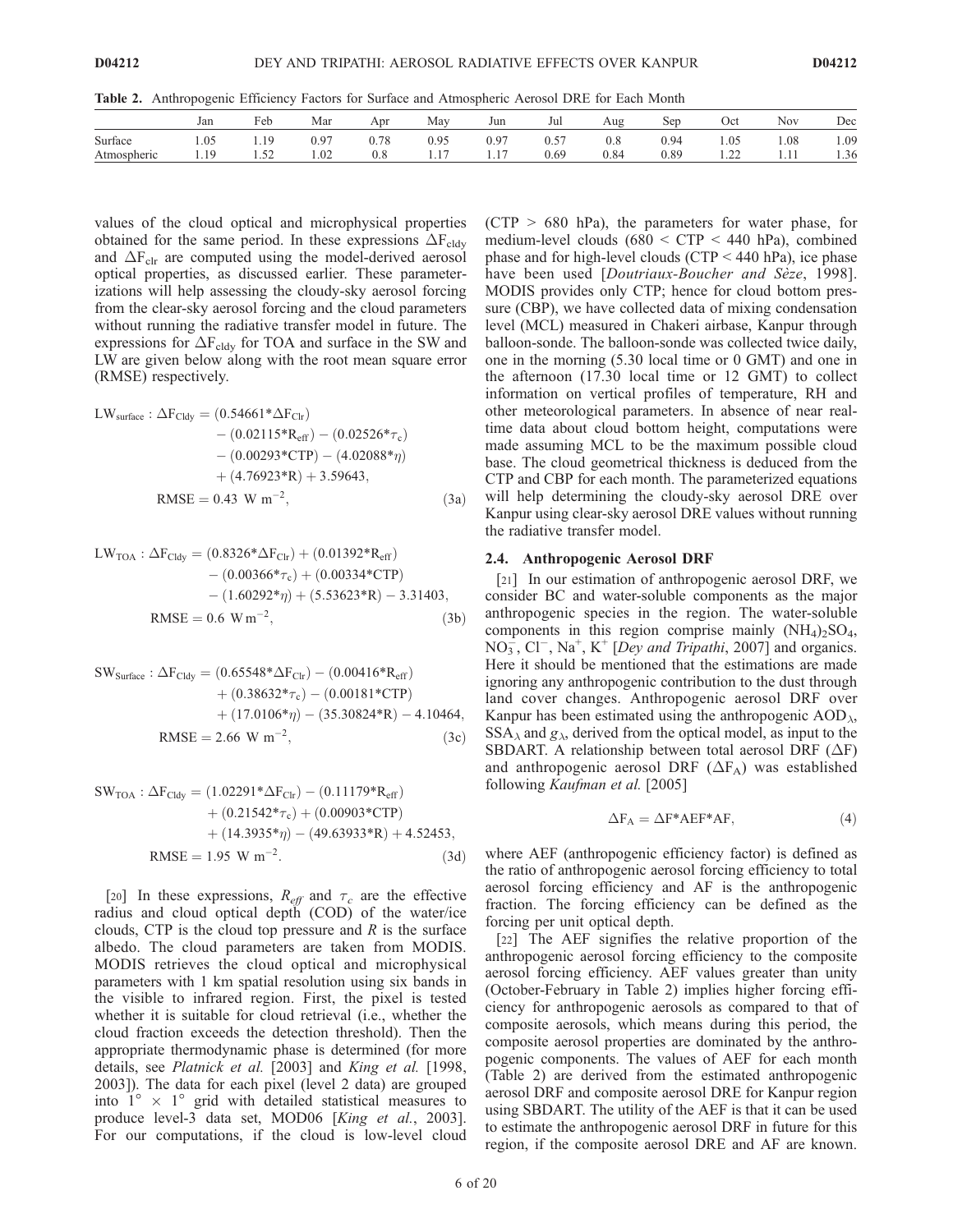| Table 3a. Sources of Uncertainties in the Estimates of the Aerosol DRE and Anthropogenic Aerosol DRF |
|------------------------------------------------------------------------------------------------------|
|                                                                                                      |

| Estimates                         | Sources of Uncertainties | Uncertainty in Estimates         |  |
|-----------------------------------|--------------------------|----------------------------------|--|
| Aerosol clear- and cloudy-sky DRE | optical properties       | 10%                              |  |
| Aerosol clear- and cloudy-sky DRE | surface albedo           | $1.5\%$ [Dey and Tripathi, 2007] |  |
| Aerosol clear- and cloudy-sky DRE | scale height             | $5\%$                            |  |
| Aerosol clear- and cloudy-sky DRE | columnar water vapor     | 10%                              |  |
| Aerosol clear- and cloudy-sky DRE | columnar ozone           | $5\%$                            |  |
| Aerosol cloudy-sky DRE            | cloud parameters         | $10 - 20\%$                      |  |
| Anthropogenic aerosol DRF         | anthropogenic fraction   | $6\%$                            |  |
| Anthropogenic aerosol DRF         | cloud parameters         | $10 - 20\%$                      |  |

 $\Delta F_{\text{TOA}}$  flips sign from negative to positive and sometimes become zero (i.e., surface cooling is compensated by the atmospheric heating). So the AEF values for TOA forcing may be unrealistic and hence we have calculated the AEF values for surface and atmosphere forcing. The anthropogenic TOA aerosol DRE can be estimated from the surface and atmospheric anthropogenic aerosol DRF values.

[23] The critical part of the above equation is AF, as no such measurements exist in IGB. Using these model calculations in conjunction with the satellite data, we suggest a method to estimate the AF for this region. AF represents the relative contribution of the anthropogenic components to the total AOD. The above said relation will enable assessment of the anthropogenic contribution to the total aerosol DRE over Kanpur only if the AF can be known. In absence of any direct measurements, we employ MODIS-aerosol fine mode fraction (AFMF) product to infer the AF. Past studies have utilized MODIS AFMF data to assess the anthropogenic contribution over the oceanic region [Kaufman et al., 2005], as in general, anthropogenic aerosols dominate in the fine mode fraction. The model-derived AF was compared with the MODIS-AFMF product in  $1^{\circ} \times 1^{\circ}$  grid over Kanpur for the entire 5 year period and a statistically significant relationship was established at 95% confidence level:

$$
AF = AFMF^*0.65 + 0.1534.
$$
 (5)

The correlation coefficient of the model-derived AF and the MODIS-derived AFMF is 0.96. Comparison of MODIS AFMF product with our model-derived AF reveals that MODIS AFMF product has a bias and needs to be corrected to determine the AF over this region. Thus using the above relation, AF can be estimated and subsequently the anthropogenic aerosol DRF can be assessed for this region. This method of estimation of anthropogenic aerosol DRF has two advantages. First, as AEF is the ratio of two equivalent terms, overall uncertainty will not increase. Second, the AF is validated against the model outputs, which are already matched with ground-based measurements.

#### 2.5. Error Budget of the Aerosol DRE Estimations

[24] While discussing the implications of the temporal variations of radiative forcing due to aerosols, it is important to account for the error budget for such estimations. The source and magnitude of the uncertainties will indicate the present status of the required data and future needs and help in comparing with other estimations globally.

[25] The aerosol DRE has been estimated for Kanpur using the model-derived optical properties in SW and LW wavelength regions. Numerous factors influence the aerosol optical properties and hence the DRE, e.g., size distribution and scale height of each species, state of mixing, RH, chemical composition, surface albedo and sky condition (clouds). Information about individual scale height for each species is not available in the Indian region. Sensitivity study shows that reduction of scale height from 1.2 km to 0.8 km (value reported during INDOEX by Satheesh et al. [1999]) reduces  $\text{AOD}_{0.5}$  by  $\sim$ 10% along with flattening of AOD spectrum. Lower scale height indicates less dispersion of aerosols in the atmospheric column, which leads to overall lower extinction. In that condition, surface aerosol DRE is estimated to be higher by 2 W  $\text{m}^{-2}$  (than the present case) and TOA aerosol DRE is lower by  $\sim 2.6$  W m<sup>-2</sup>. An increase of 20% in the modal radius  $(R_m)$  of BC size distribution increases the composite SSA and g (at 0.5  $\mu$ m) by  $\sim$ 2% and 0.4%, respectively and decreases the composite  $AOD_{0.5}$  by 5.8%. This would induce an error of 5% on the TOA and surface DRE estimation. The aerosol optical properties are retrieved with  $\pm$  5% error by AERONET; the retrieval error is even less for large AOD [Dubovik et al., 2000]. The uncertainty in BC measurements is  $\sim$ 10% [*Babu* and Moorthy, 2002]. However, the  $f_{BC}$  is more important than the absolute mass of BC from the radiative forcing point of view, and measurement uncertainty of  $f_{BC}$  is  $\sim$ 14% [Babu and Moorthy, 2002].

[26] Table 3a lists the various sources of uncertainties, which lead to the overall uncertainty of various proportions in the estimates of the aerosol DRE (Table 3b). The aerosol DRE estimations require the aerosol optical properties, surface albedo, columnar water vapor and ozone concentration, and aerosol vertical distribution for clear-sky conditions and cloud parameters in addition to those parameters for cloudy-sky condition. The aerosol optical properties depend on the aerosol chemical composition, where we have assumed the organics to be water solubles. This may lead to additional error, but our composite aerosol optical properties are constrained by the AERONET retrievals. While constraining the number concentrations of the individual components by comparison with the AERONETretrieved AOD spectrum, similar AOD spectrum may arise because of multiple combinations. However, in that case,

Table 3b. Overall Uncertainties in the Estimates of the Aerosol DRF and Anthropogenic Aerosol DRF

| Estimates                    | Overall Uncertainty |
|------------------------------|---------------------|
| Aerosol clear-sky DRE        | 15%                 |
| Aerosol cloudy-sky DRE       | 20%                 |
| Clear-sky anthropogenic DRF  | 21%                 |
| Cloudy-sky anthropogenic DRF | 25%                 |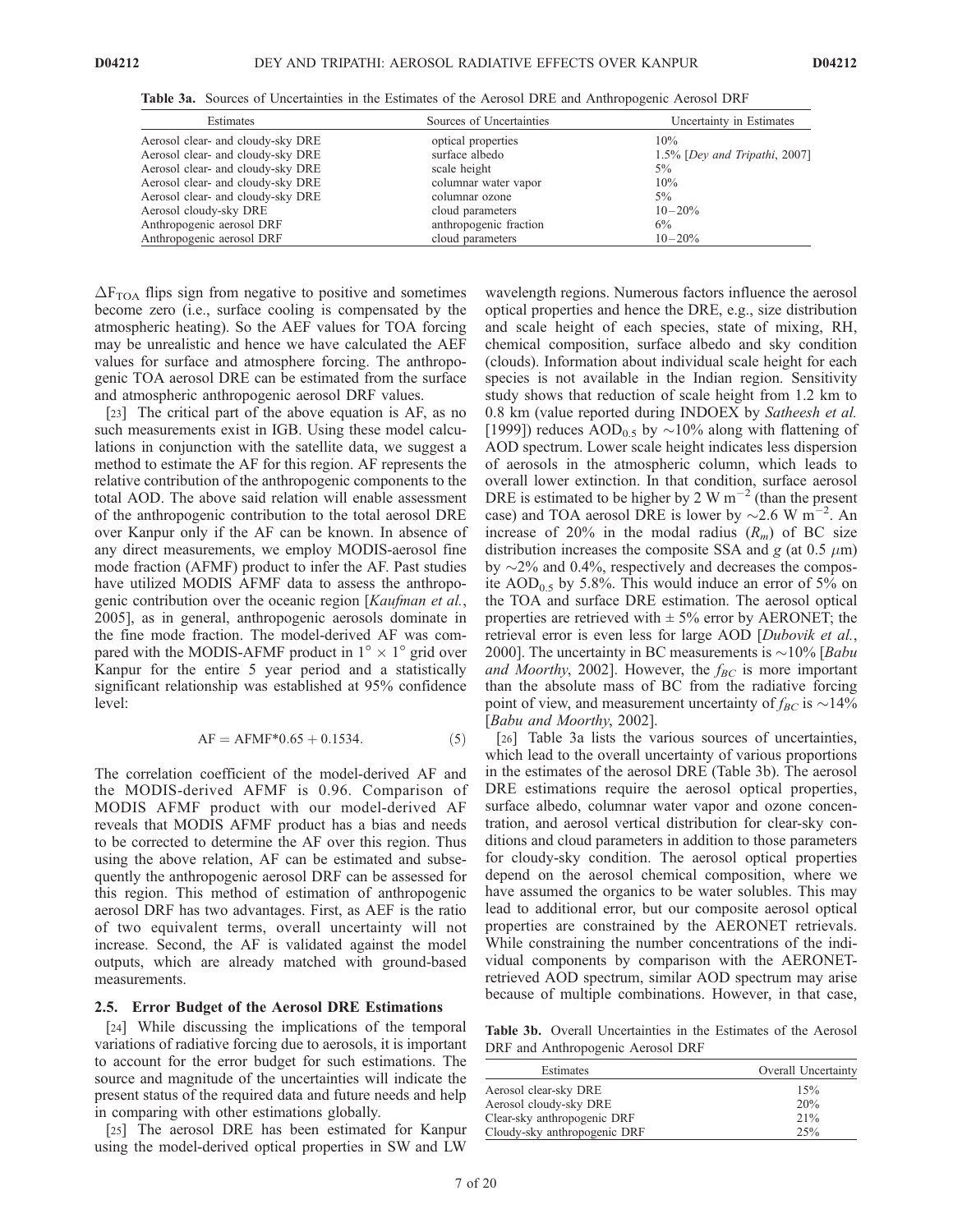

Figure 3. (a) Aerosol optical depth spectrum over Kanpur for 2001 – 2005 as retrieved by AERONET. J, A, J and O represent January, April, July and October sequentially. (b) Scatterplot between monthly averaged  $AOD_{0.5}$  and Angstrom exponent for different years showing the interannual variation in the nature of aerosol loading over Kanpur. The solid lines are the corresponding 5-year means and the dashed lines are the standard deviations.

the resulting SSA and g spectra for each combination would be different. To restrict this possibility, we have matched the model-derived SSA and g spectra with the AERONET retrieved SSA and g spectra within the retrieval uncertainty, which leads to a unique combination of various individual components that can be the best representative of the composite aerosol optical properties. Thus the model-derived optical properties also exhibit similar uncertainty as of the AERONET retrievals, which are used for radiative transfer calculations for Kanpur region. MODIS-derived surface albedo value can have an average of 6% error in the SW region [Strahler et al., 1999], which will induce  $\sim$ 3.5 and 1.5% error in the estimated TOA and surface forcing, respectively. For anthropogenic aerosol DRF, MODIS AFMF product was corrected after comparing with modeled anthropogenic fraction with 6% uncertainty. As we used AEF, which is a ratio of two similar quantities, the errors in the forcing efficiencies will cancel.

[27] The retrieval error of CTP is 50 hPa for clouds present at more than 3 km height, error being higher for lower clouds [*Platnick et al.*, 2003]. The model uncertainty of  $R_{\text{eff}}$  is  $\sim$ 0.5  $\mu$ m for  $R_{\text{eff}}$  < 20  $\mu$ m. Uncertainty analysis reveals that for COD  $\sim$  50, error in  $R_{\text{eff}}$  is less than 0.1  $\mu$ m, but for optically thin clouds (COD  $\sim$ 1), error in  $R_{\text{eff}}$  is higher ( $\sim$ 0.3  $\mu$ m). Overall, the retrieval uncertainty is large for smaller values of COD and  $R_{\text{eff}}$ . The physical uncertainty in  $R_{\text{eff}}$  is in between 1 and 3  $\mu$ m for optically thick clouds [King et al., 2003]. Sensitivity study shows COD and cloud fraction (CF) are the two most important parameters influencing the cloudy-sky aerosol forcing. Since, cloudysky aerosol DRE is mostly sensitive to COD, large error in  $R_{\text{eff}}$  does not affect the overall uncertainty much.

[28] The total uncertainty in the estimation of various types of aerosol forcing was then estimated by standard method of error estimation [*Taylor*, 1982]:

$$
E_{\Delta F} = \sqrt{\sum_{i=1}^{n} \left( \frac{d(\Delta F)}{dx_i} \right) E(x_i)^2},\tag{6}
$$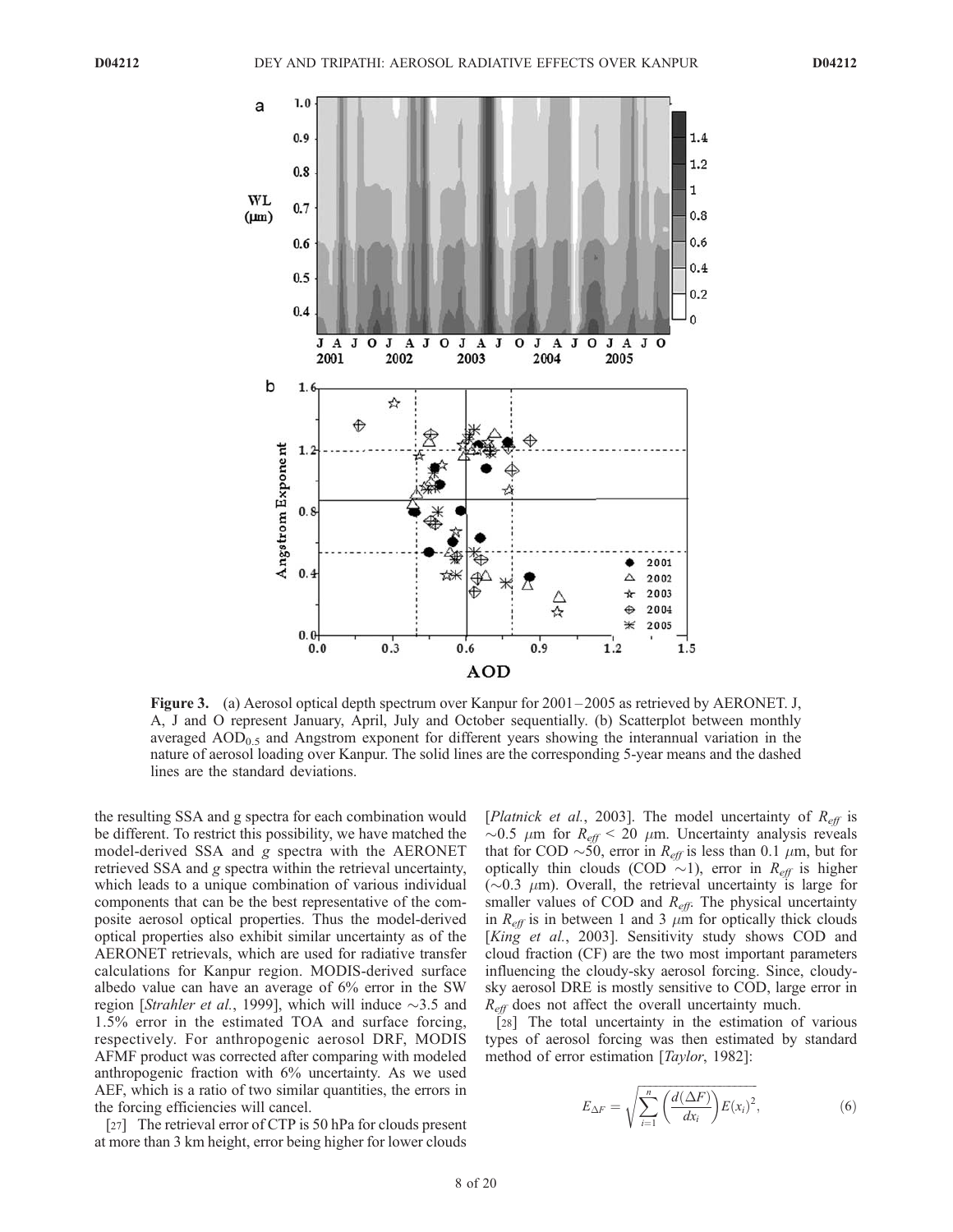

**Figure 4a.** Relative share of different components to composite  $AOD<sub>0.5</sub>$ . Each bar represents the value for that particular month averaged for 5 years. The arrow indicates the period of dust transportation to Kanpur from the arid regions.

where  $E_{\Delta F}$  is the error in the estimated forcing,  $d(\Delta F)/dx_i$  is the first-order derivative of the forcing with respect to ith parameter  $(x_i)$  and  $E(x_i)$  is the measurement or retrieval error due to ith parameter. As shown in Table 3b, the total uncertainty in the estimations of clear-sky aerosol DRE, cloudy-sky aerosol DRE, clear-sky DRF due to anthropogenic fractions and cloudy-sky DRF due to anthropogenic fractions are 15%, 20%, 21% and 25%, respectively. In future, more in situ measurements of various aerosol, cloud and atmospheric parameters in temporal scale are required to minimize this uncertainty. However, with the present status of data set for this region, these estimates are the best to our knowledge.

#### 3. Results

[29] In this section, the important observations made from the temporal heterogeneity of various forcing values over Kanpur are described. First, the key features of aerosol optical properties, derived from the optically equivalent model, are discussed. Then the nature of composite aerosol DRE is discussed followed by anthropogenic aerosol DRF. As the direct effect is significant in the SW portion of the spectrum, the results are mostly shown for SW. However, we have discussed the results about LW forcing whenever appropriate.

#### 3.1. Aerosol Characterization

[30] Model-derived spectral AOD over Kanpur for the 60 months period is shown in Figure 3a. AOD shows strong seasonal variation with reduced spectral dependence during the premonsoon season (March-May) due to enhanced dust loading [Dey et al., 2004]. Mean  $(\pm$  standard deviation) annual AOD at 0.5  $\mu$ m wavelength for the 5 years, 0.58 ± 0.15,  $0.61 \pm 0.18$ ,  $0.64 \pm 0.27$ ,  $0.60 \pm 0.19$  and  $0.58 \pm 0.10$ , respectively, signifies very high aerosol loading. Among the 5 years, no significant increasing or decreasing trend is observed in the  $AOD_{0.5}$ . Although the nature of spectral variation is similar in broader sense, the magnitude of the  $AOD<sub>\lambda</sub>$  varies from one year to another. A detailed discussion on interannual variation of aerosol optical properties is beyond the scope of this paper; however it should be pointed out that the low spectral dependence of AOD lasts longer in 2002 and 2003, when dust activities were prolonged. The scatterplot between  $\text{AOD}_{0.5}$  and  $\alpha$  for all the 5 years (Figure 3b) reveals three important features. First, in some months, AOD is nearly equal or more than the 5-year mean, with  $\alpha$  nearly equal or lower than the 5-year mean – SD. These months show maximum dust events within the time period and the composite aerosol optical properties are mostly dominated by mineral dust. Secondly, in those months, when AOD is nearly equal or more than 5-yearly mean, with  $\alpha$  nearly equal or lower than the 5-year mean + SD, the composite aerosol optical properties are mostly dominated by anthropogenic fine mode aerosols, with insignificant contribution of natural dusts. In rest of the months, the contribution to the composite aerosol optical properties is combined. This indicates that despite being an urban/industrial site in the heart of the IGB, this region has a complex nature of aerosol loading depending on the meteorological conditions.

[31] The relative contribution (RC) of various major components to  $AOD_{0.5}$  over Kanpur for each month is shown in Figure 4a. RC<sub>wsol</sub> in January is as high as 67%, which reduces to mere 30% in June and again builds up to reach 69% in December.  $RC_{BC}$  is high in winter months ( $>11\%$ ) and low during the summer months ( $< 6\%$ ). RC<sub>dust-f</sub> varies between 1 and 3% and  $RC_{dust-c}$  is highest in May and June (>60%). More interesting is the spectral behavior of RC of the components (Figure 4b). RC<sub>wsol</sub> shows strong spectral decrease, whereas  $RC_{dust-c}$  shows strong spectral increasing trend.  $RC_{BC}$  spectrally decreases with varying trend in different seasons.  $RC_{wsol}$ ,  $R_{BC}$  and  $RC_{dust-c}$  in the ultraviolet to near infra red wavelength (0.25 to 1.25  $\mu$ m), is parameterized in the following form:

$$
RC_i(\lambda) = a_i + b_i \lambda, \tag{7}
$$

where " $a_i$ " and " $b_i$ " are two coefficients representing the  $RC_i$  (0.25  $\mu$ m) and the rate of change of RC<sub>i</sub> with wavelength.  $RC_{dust-f}$  is fitted with second-order polynomial equation:

$$
RC(\lambda) = a\lambda^2 + b\lambda + c,\tag{8}
$$

as its spectral variation initially increases and then decreases, although this variation is small. Values of ''a''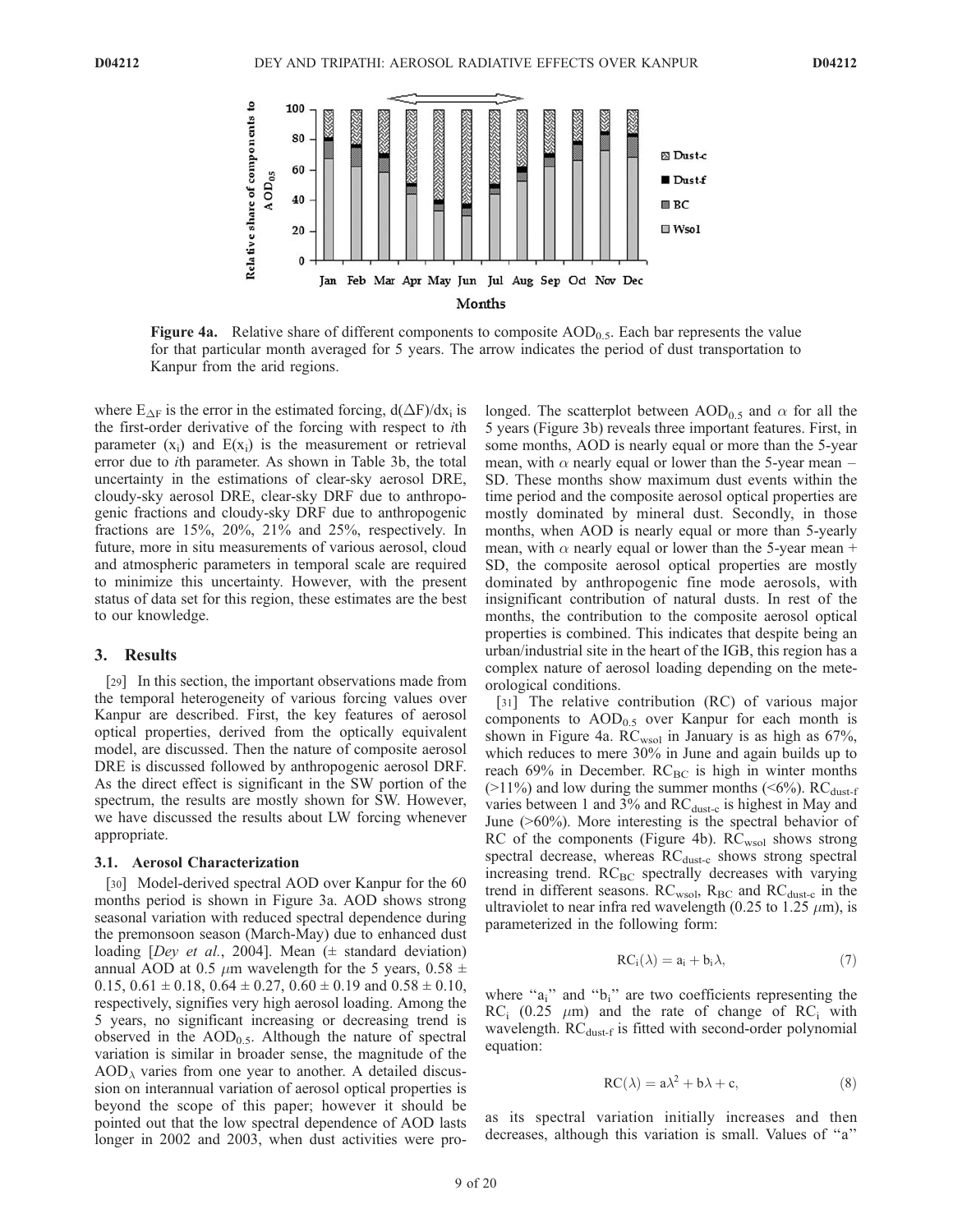

Figure 4b. Spectral variability of relative share of each component to the composite AOD in (top left) winter, (top right) premonsoon, (bottom left) monsoon and (bottom right) postmonsoon seasons.

and ''b'' for the three components and ''a,'' ''b'' and ''c'' for in the four seasons are listed in Table 4.

[32] Besides the AOD, SSA is the most significant parameter influencing the radiative forcing. Throughout the year, SSA (at 0.5  $\mu$ m) over Kanpur is low (<0.9 for most of the times) because of the presence of absorbing aerosols. However, the spectral variation differs seasonally depending on the relative proportions of the scattering and absorbing components (Figure 4c). In the winter, SSA shows decreasing trend with wavelength, while in the premonsoon season and sometimes in the monsoon, the trend gets reversed. In the postmonsoon season, the variation is mostly spectrally insensitive. Decreasing trend of SSA implies coexistence of scattering water-soluble and absorbing aerosols, as the rate of decrease of scattering coefficient with wavelength is faster than the rate of decrease of absorbing coefficient.

[33] In the condition where dust is the major player, SSA increases with wavelength, as absorption due to dust is much higher at the lower wavelengths and rapidly decreases

in the higher wavelengths. The opposing characteristics of wavelength dependence of SSA, i.e., the spectrally increasing and decreasing trends are canceled out in the postmonsoon season leading to least spectral variation, as dust could not influence the optical properties in such extent as compared to that in the premonsoon and monsoon seasons. In the monsoon, some years like 2002 and 2003, when dust activities were prolonged, the variation becomes similar to that in the premonsoon season. Hence maximum interannual variation for SSA spectrum is found for the monsoon season. Decreasing absorption spectrum along with low SSA observed during winter in Delhi [Ganguly et al., 2006] and Kathmandu (in the Himalayan foothills, which is northernmost part of IGB [Ramanathan and Ramana, 2005]) from independent measurements supports the fact that the optical properties are not significantly different in the other locations of the IGB.

## 3.2. Temporal Heterogeneity of Total Aerosol DRE

[34] In this section, the monthly mean climatology and the interannual variations of aerosol DRE in clear-sky

Table 4. Values of "a," "b" and "c" in Winter (December–February), Premonsoon (March–May), Monsoon (June–September) and Postmonsoon (October –November) Seasons

|                   |         | Winter   |        | Premonsoon |          |      | Monsoon |          |      |             | Postmonsoon |      |
|-------------------|---------|----------|--------|------------|----------|------|---------|----------|------|-------------|-------------|------|
|                   | a       |          | $\sim$ | a          |          |      | a       |          | c    |             |             |      |
| Wsol              | 84.42   | $-38.29$ |        | 69.13      | $-46.74$ |      | 66.1    | $-46.43$ |      | 87.59       | $-42.67$    |      |
| BC                | 5.54    | $-5.36$  |        | 9.1        | $-5.22$  |      | 7.8     | $-4.97$  |      | 11.43       | $-3.74$     |      |
| Dust <sub>f</sub> | $-2.13$ | 2.87     | 1.21   | $-1$       | 0.91     | 2.74 | 3.74    | $-10.31$ | 9.42 | $-2.32$     | 3.05        | 1.34 |
| $Dust_c$          | $-2.09$ | 43.83    |        | 18.3       | 53.48    |      | 22.59   | 53.14    |      | 1.35<br>— I | 46.67       |      |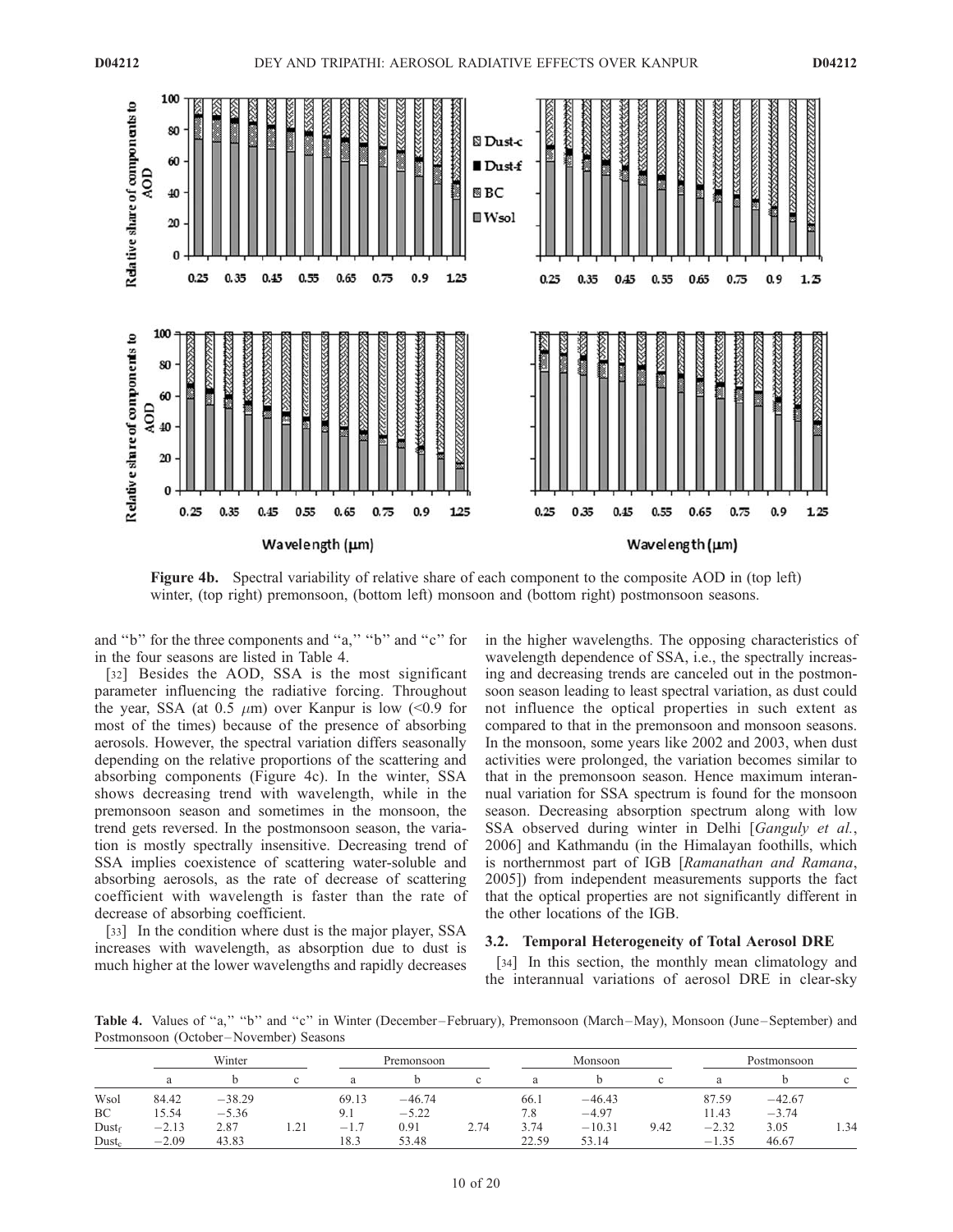

Figure 4c. Spectral variation of SSA as derived by the model in winter (WIN), premonsoon (PRM), monsoon (MON) and postmonsoon (POM) seasons. The values are averaged for 5 years.

(Figure 5a) and cloudy-sky (Figure 5b) conditions over Kanpur are discussed. In the following discussions, aerosol DRE will be referred to as forcing for sake of brevity. The annual mean  $\pm$  SD (ranges given within brackets) TOA, surface and atmospheric clear-sky forcing over Kanpur are  $-4.1 \pm 6$  (-19.6 to +6.1),  $-31.8 \pm 10.9$  (-5.8 to -62.3) and  $+27.7 \pm 10.4$  ( $+11.6$  to  $+63$ ) W m<sup>-2</sup>, respectively. The corresponding cloudy-sky forcing values are  $+1.4 \pm 6.1$  $(-10.2 \text{ to } +16.6)$ ,  $-23.3 \pm 9.3 (-3.5 \text{ to } -43.8)$  and  $+24.8 \pm 1.5$ 9.7 (+5.4 to +51.8) W m<sup>-2</sup>, respectively. Clear-sky forcing reveals three major points. First, large negative surface forcing (more than  $-20 \text{ W m}^{-2}$ ) was observed in all the months with two peaks, one during the winter and the other during the premonsoon when the surface forcing exceeds  $-30$  W m<sup>-2</sup>. Secondly, TOA forcing was close to zero in January, July and September, negative in other months except August when TOA forcing flips to positive sign.

Thirdly, very high atmospheric heating persists throughout the year. The surface cooling in the SW is compensated maximum up to 11% by LW surface heating in the summer months. However, LW atmospheric forcing close to zero (i.e., the TOA and surface LW forcing cancel out each other) in most of the months except monsoon season  $(>1.5 \text{ W m}^{-2})$  indicate that the atmospheric heating is negligible in the LW region.

[35] In presence of clouds, mean annual TOA forcing switches from cooling to heating, while the surface forcing becomes less negative. This has compensated the excess heating at TOA maintaining the atmospheric heating almost similar to the clear-sky condition. The reduction in magnitude of the negative surface forcing in cloudy-sky condition is high (more than 10 W  $m^{-2}$ ) during the December-January and May-July. In these months, TOA forcing also increases by more than  $7 \text{ W m}^{-2}$ . In the winter and summer months, clouds over Kanpur are mostly stratocumulus with high optical depth. During the winter, as most of the aerosols are confined within the boundary layer, they get lesser chance to interact with the incoming solar radiation, a major part of which is reflected back to the space by optically thick clouds. Hence the surface cooling due to aerosols reduces and TOA forcing flips toward positive side indicating warming effect.

[36] The temporal variations of aerosol forcing in clear and cloudy-sky forcing are shown in Figures 5c and 5d. It is interesting to note that the monthly variations of aerosol forcing over Kanpur in each year are not uniform. For example, in 2003, the dust activity was the most intense, but the aerosol loading decreased very sharply after June, when monsoonal rain started, resulting in lowest aerosol surface DRE. In August, the absolute magnitude of surface DRE is low because of the smallest aerosol loading; hence the relative change in surface forcing due to inclusion of cloud



Figure 5a. Clear-sky aerosol DRE over Kanpur at TOA, surface (Sfc) and atmosphere. Each column is the monthly mean value for 5 years ( $2001 - 2005$ ), and the vertical bars are the corresponding standard deviations. The values above the atmospheric forcing column are the corresponding mean LW atmospheric forcing.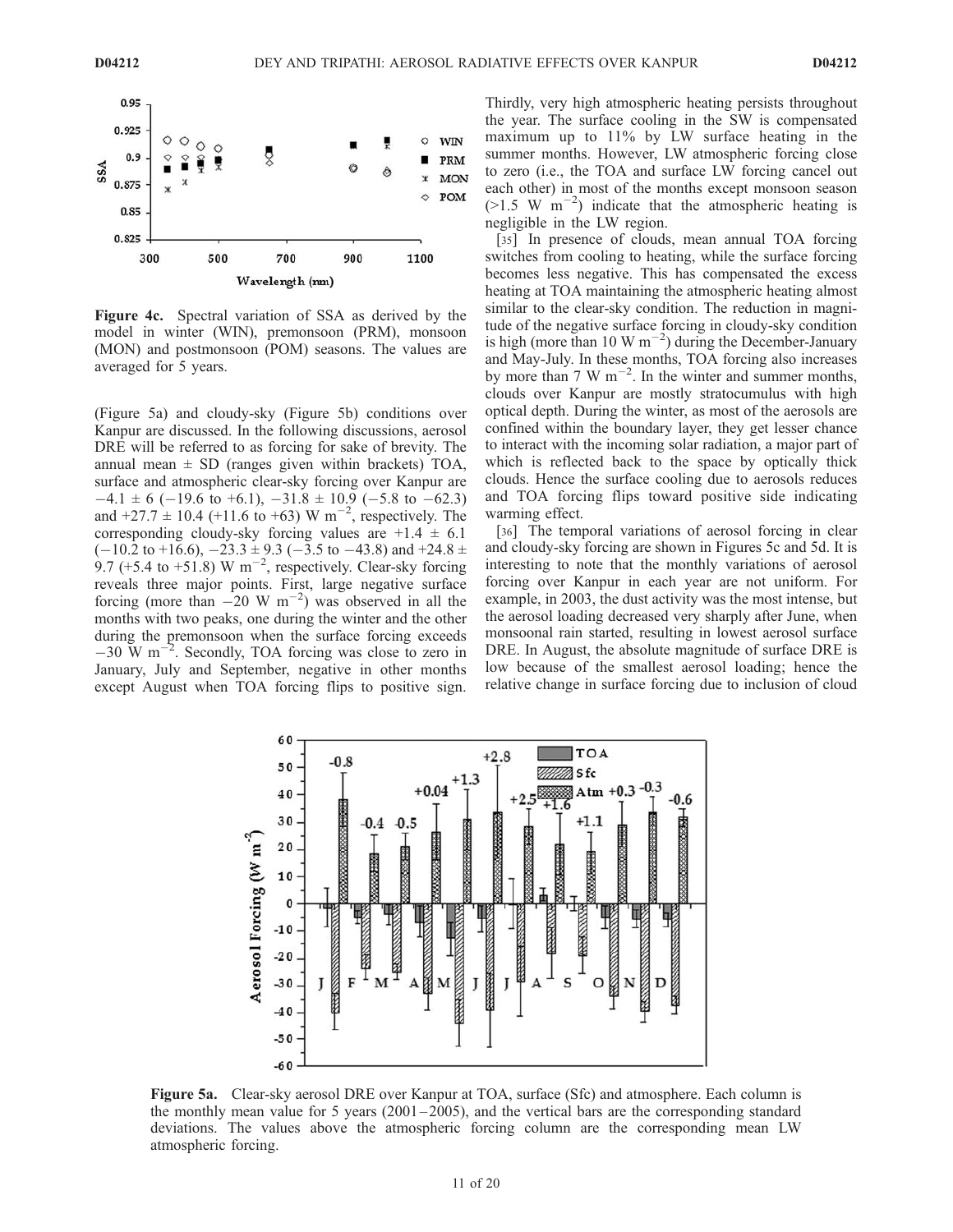

Figure 5b. Same as Figure 5a but for cloudy-sky conditions.

is also less. In other months, as the cloud fraction is low  $( $0.3$ ), the effect is not so conspicuous. In the LW region,$ however, the atmospheric forcing increases because of more interaction of clouds with the LW radiation. The sensitivity of the aerosol surface forcing to the various cloud parameters are tested to find the most influential cloud parameter in reduction of aerosol surface forcing. Each cloud parameter was linearly correlated to the difference between the aerosol surface forcing estimates in clear and cloudy-sky and the rate of change of aerosol surface forcing per 10% change in cloud parameters are summarized in Table 5. The cloud fraction emerges the most important parameter. For same cloud fraction, higher-level clouds will cause higher reduction in surface cooling than low-level clouds. Again, brighter clouds (i.e., having higher COD) will cause larger reduction in aerosol surface forcing. The brightness or reflectivity of clouds is affected by aerosol properties (i.e., the indirect effect) and the formation of clouds at certain altitude is affected by meteorology. Hence both will govern the role of clouds on affecting the aerosol direct radiative effects. There is one study done on the aerosol indirect effect in the IGB [*Tripathi et al.*, 2007a], where the intensity of aerosol indirect effect is shown to be pronounced in the winter season, while in the other seasons, the role of meteorology cannot be overlooked. From our analyses, it can be commented that the presence of clouds alter the aerosol DRE quite significantly depending on their macrophysical and microphysical properties, which in turn depend on the aerosol properties and the meteorology. However, many more studies are actually required before drawing any quantitative conclusions.

[37] The monthly variations in the aerosol forcing values are evident, with maximum intra-annual variation occurring in the year 2004. The yearly averaged cloud fraction and its temporal pattern in the 5 years are similar. However, in the years 2003 and 2004, the cloud fractions in the winter are higher than that in the other years. Again, in the year 2005, the cloud fraction in the monsoon season is relatively lower than the previous years. Unlike the Indian Ocean, the SW atmospheric aerosol forcing over Kanpur in cloudy-sky condition most of the time decreases as compared to the clear-sky atmospheric aerosol forcing with exception in few months. However, in the LW region, the effect is found to be reversed. Both the TOA and surface forcing are positive in clear-sky condition, leading to a very small cooling effect in the atmosphere sometimes. When cloud parameters are incorporated, the surface forcing is reduced at a much higher rate than the TOA forcing, and hence the atmospheric absorption increases. This effect is found to be more conspicuous when the low-level clouds are present. However, no statistically significant trend is found for the aerosol forcing in these 5 years.

[38] The total aerosol surface forcing is partitioned to investigate the contribution of individual components to the aerosol DRE in this region (Figure 6). The monthly variations of RC of various components to DRE are different from the variations of their mass fractions or RC to AOD. RC<sub>BC</sub> varies from a high of  $\sim$ 56% in the winter to a low of  $\sim$ 19% in May. On an annual basis,  $\sim$ 5% BC mass fraction  $(f_{BC})$  contributes  $\sim$ 9% to total AOD<sub>0.5</sub>, but  $\sim$ 40% to the total aerosol surface forcing. Water-soluble components contribute to  $\sim$ 20% to the annual surface forcing, and the contribution is almost similar throughout the year except in June ( $\sim$ 10%). RC<sub>dust-f</sub> is lower than 2% for all the months. Annually,  $RC_{dust-c}$  is 29% to the total aerosol mass, 34% to  $AOD_{0.5}$  and 39% to the total surface forcing.  $RC_{dust-c}$  to total surface forcing is more than 55% during April-July and less than 20% during November to February. RC of various components clearly indicates that BC is the most crucial player in the aerosol surface forcing for this region. Higher absorption of incoming solar radiation by BC as compared to the other components lead to higher RC of BC to composite aerosol surface forcing.  $RC_{BC}$  to the total aerosol surface forcing during the INDOEX was found to be  $\sim$ 35% [Podgorny et al., 2000], which is 1.6 times less than the wintertime value in Kanpur.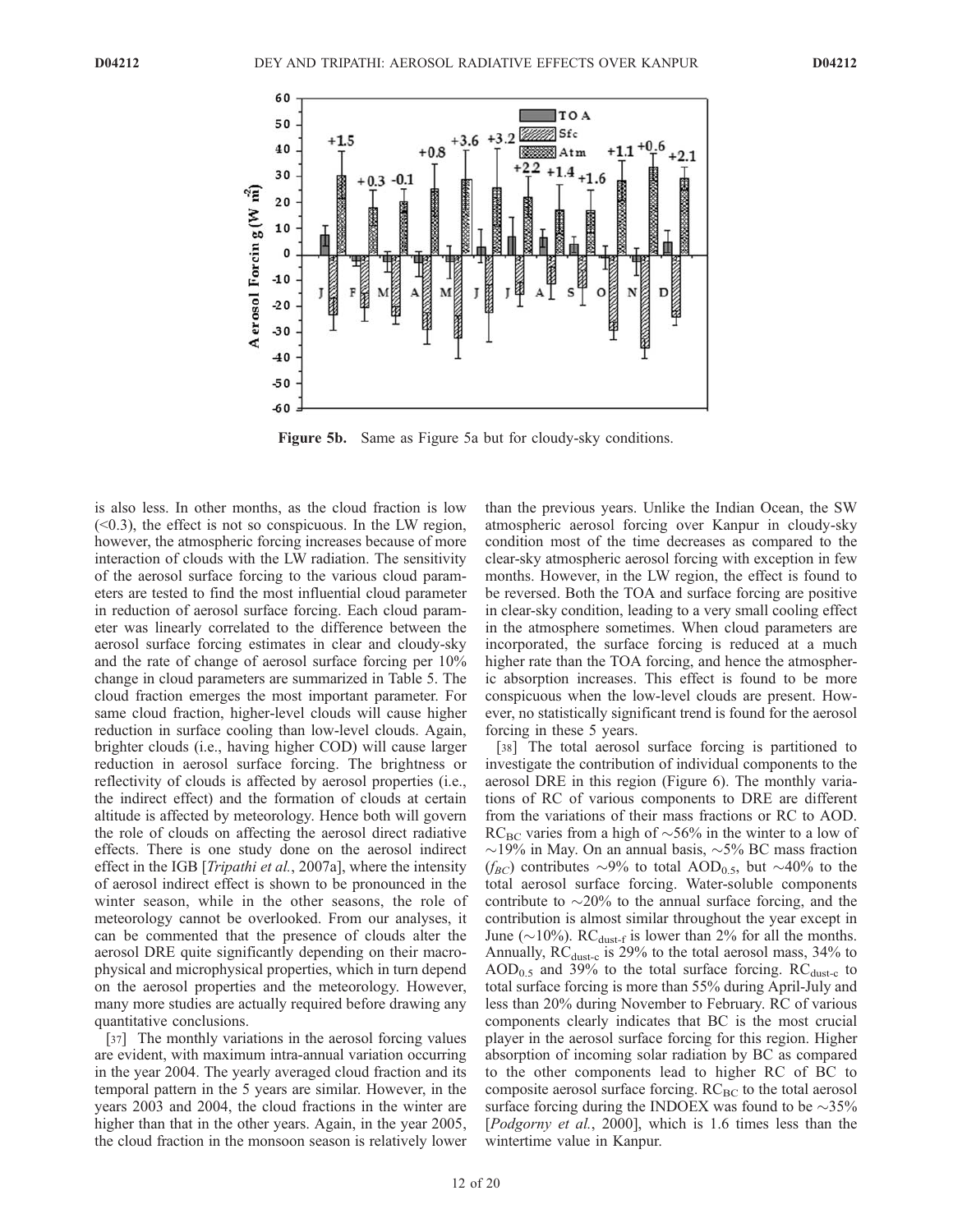

Figure 5c. Temporal variation of monthly averaged TOA, surface and atmospheric clear-sky SW aerosol DRE along with  $AOD_{0.5}$  (bold line with stars) in Kanpur shown as monthly averages. The annual average  $(\pm SD)$  values are written in each box (starting from 2001 on the left to 2005 on the right).

### 3.3. Anthropogenic Contribution to the Aerosol DRE

[39] In this section, the temporal variability of aerosol forcing due to anthropogenic fraction over Kanpur are discussed with the term ''anthropogenic forcing'' used for ''anthropogenic aerosol DRF'' for sake of brevity. Monthly mean SW anthropogenic and natural (total minus anthropogenic) forcing at surface over Kanpur are shown in Figure 7a. The anthropogenic surface forcing contributes to more than 80% of total aerosol surface forcing from October to February. Anthropogenic surface forcing starts decreasing from March onward, and from April, natural forcing over-

takes the anthropogenic forcing. The relative proportion of anthropogenic forcing to total forcing is lowest (29%) in the month of July. The annual mean  $\pm SD$  (ranges within brackets) TOA, surface and atmospheric clear-sky anthropogenic forcing over Kanpur are  $+0.3 \pm 2.5$  ( $-2.4$  to  $+4.8$ ),  $-19.9 \pm 9$  (-8.5 to -34.3) and +20.2  $\pm$  9.9 (+10.9 to +38.6) W m<sup>-2</sup>, respectively. The most striking observation is that if only anthropogenic aerosols are considered, TOA forcing increases by a large margin. The corresponding cloudy-sky forcing values are  $+2.4 \pm 4.3$  (-1.9 to +11),  $-16.7 \pm 8.1$  (-5.7 to -31.1) and +19.1  $\pm$  9.7 (+9 to +34.3)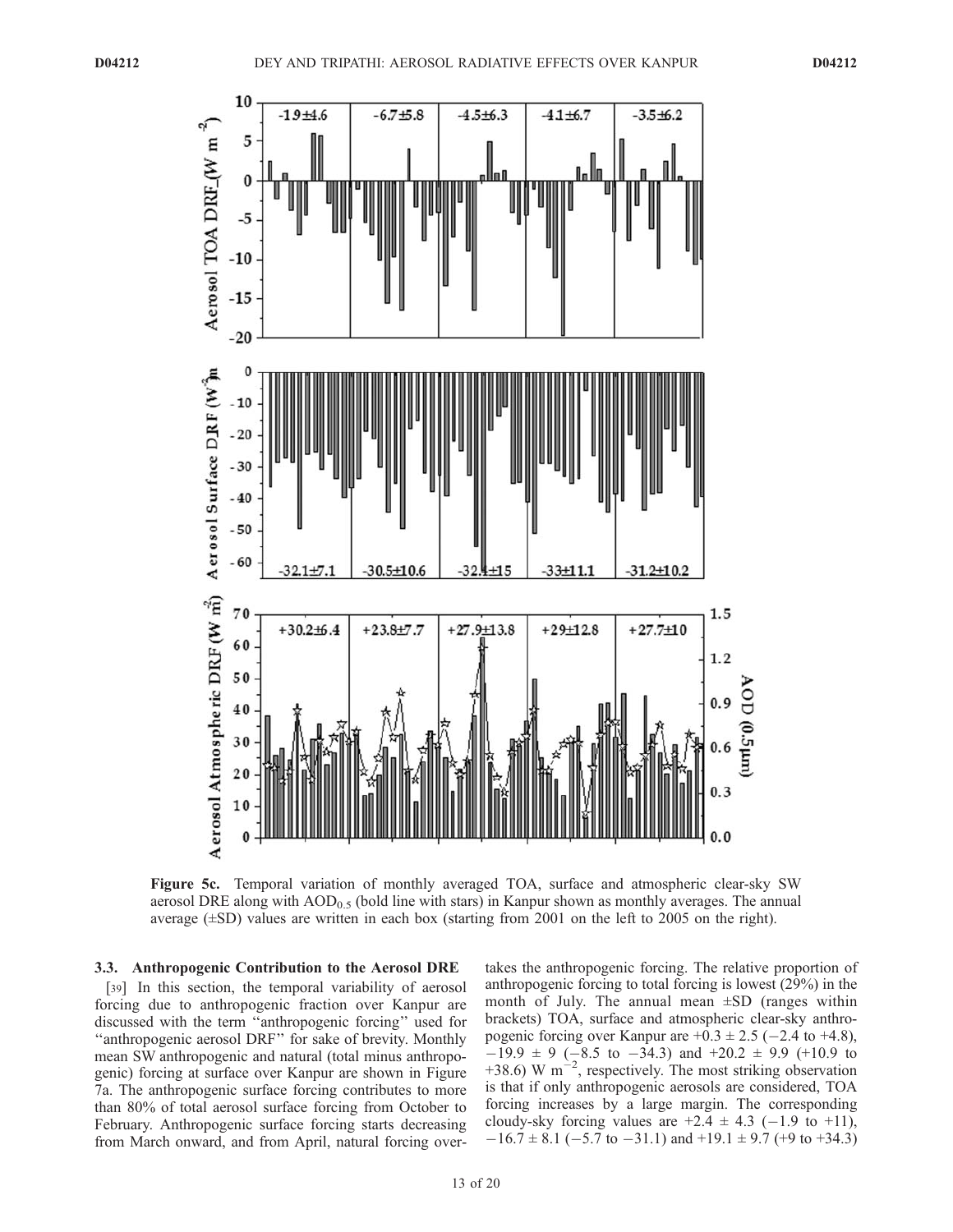

Figure 5d. Same as Figure 5c but for cloudy-sky conditions. The bold line with solid circles indicates the cloud fraction for the corresponding month.

W  $\text{m}^{-2}$ , respectively. Similar to total forcing, inclusion of clouds increases the TOA forcing, which balances the reduction of the surface forcing for most of the months (Figure 7b). However, in the monsoon season and in January, the atmospheric forcing in cloudy-sky condition decreases by more than 10% as compared to clear-sky condition. The mean annual contribution of the anthropogenic surface and atmospheric forcing to the total surface and atmospheric forcing over Kanpur is 63% and 71% respectively.

[40] The temporal variations of the TOA, surface and atmospheric anthropogenic forcing over Kanpur in SW are shown in Figure 7c. Unlike the total aerosol forcing, the

| <b>Table 5.</b> Influence of Various Cloud Parameters in Affecting the |  |  |  |
|------------------------------------------------------------------------|--|--|--|
| Aerosol Surface DRE                                                    |  |  |  |

| Parameter        | Correlation<br>Coefficient | Significance<br>Level | Rate of Change of<br>Aerosol Surface Forcing<br>(in $\%$ ) for 10% Change in<br>Cloud Parameter |
|------------------|----------------------------|-----------------------|-------------------------------------------------------------------------------------------------|
| Cloud fraction   | 0.92                       | 99%                   | $49.8 \pm 2.9$                                                                                  |
| <b>COD</b>       | 0.52                       | 99%                   | $1.7 \pm 0.4$                                                                                   |
| $R_{\text{eff}}$ | 0.05                       | insignificant         | $-0.19 \pm 0.5$                                                                                 |
| <b>CTP</b>       | 0.51                       | 99%                   | $-0.06 \pm 0.01$                                                                                |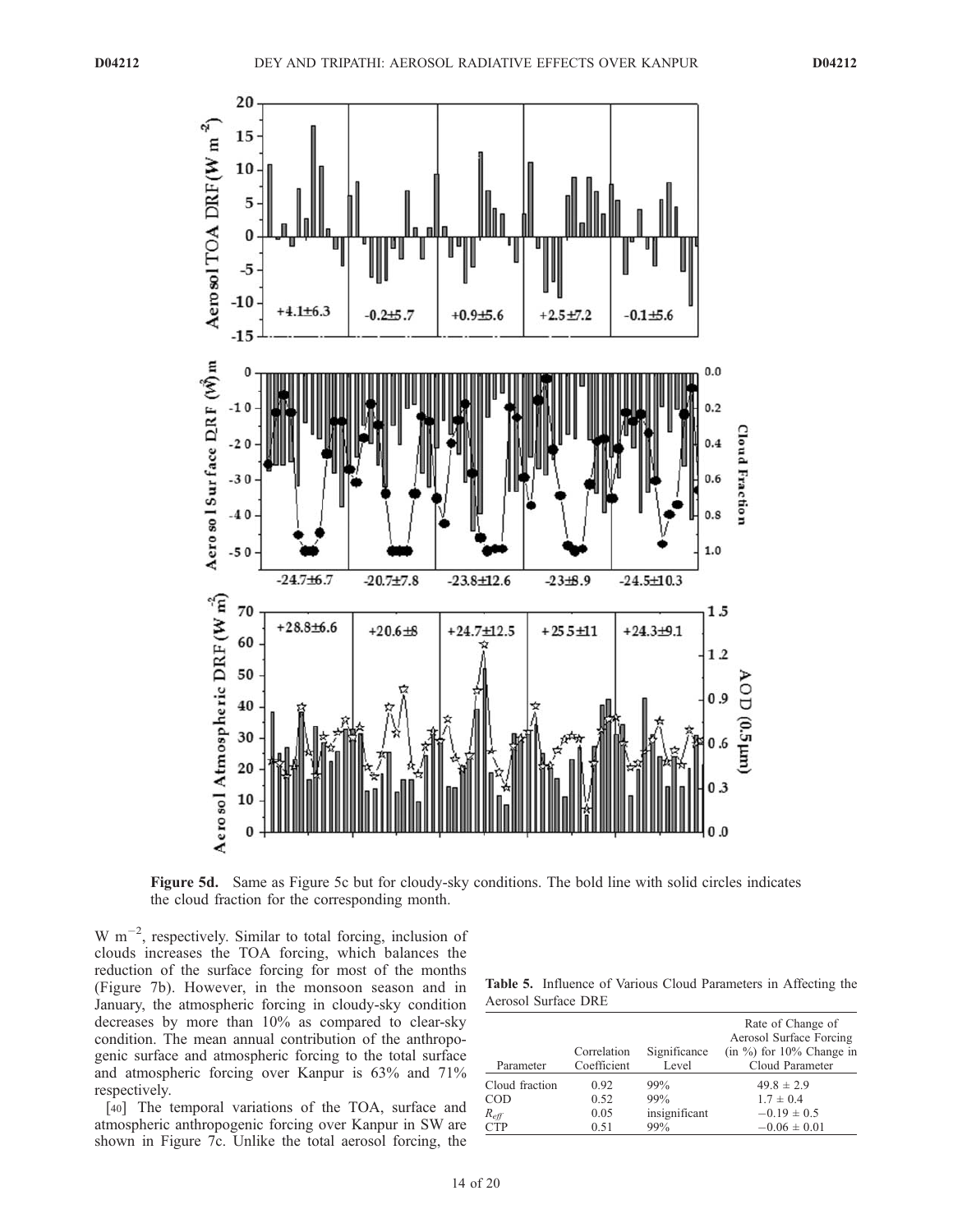

Figure 6. Relative proportions of each component to the aerosol surface DRE.

anthropogenic forcing at surface and atmosphere show a low from March to September, when the aerosol optical properties in Kanpur is dominated by natural dusts. The TOA and surface anthropogenic forcing are higher in the years 2001 and 2004, because of higher BC concentration in these years as compared to other years. The anthropogenic contribution to the total aerosol atmospheric heating is found to be least in the year 2003, when the dust activities were prolonged as discussed earlier. The positive TOA forcing in summer months is due to enhanced absorption of radiation reflected back by brighter surface (i.e., high albedo). The 2003 – 2004 and 2004– 2005 winter seasons show highest atmospheric heating ( $> 35 \text{ W m}^{-2}$ ) due to anthropogenic aerosols. The contribution of anthropogenic aerosols to total surface forcing varies in a wide range of  $18-95\%$ , with minimum contribution in the years of 2003 and 2005.

# 4. Discussions and Implications to Regional Climate

[41] So far, only the temporal variability of the aerosol DRE over Kanpur region has been discussed. However, how do these values compare with the aerosol DRE estimated over other regions in India and oceanic regions around the Indian subcontinent? Are these values high if compared to the other polluted regions? To seek these answers, a comparative study is made with the available estimates from literature. Various regions characterized by different kind of sources are considered to have better understanding of the aerosol radiative effect on the global climate. The aerosol DRE values of Kanpur are compared with the estimates made for other polluted cities in India and urban areas in the IGB (Table 6).

[42] In India, besides Kanpur only in Ahmedabad, aerosol DRE has been estimated throughout the year. Ahmedabad shows higher atmospheric absorption on annual scale, but the wintertime atmospheric absorption due to aerosols is lower than the Kanpur value. In Delhi, the surface and atmospheric aerosol DRE are higher than those in Kanpur because of higher aerosol concentration. In the high-altitude sites in the foothills of Himalaya, Nainital and Kathmandu, although the absolute values of surface aerosol DRE are low, the forcing efficiencies are close to those in the regions in IGB. The aerosol DRE in IGB sites, Delhi and Kanpur



Figure 7a. Clear-sky anthropogenic and natural aerosol surface DRF over Kanpur. The values written below each column are the relative percentage contribution of anthropogenic aerosols to aerosol surface DRE.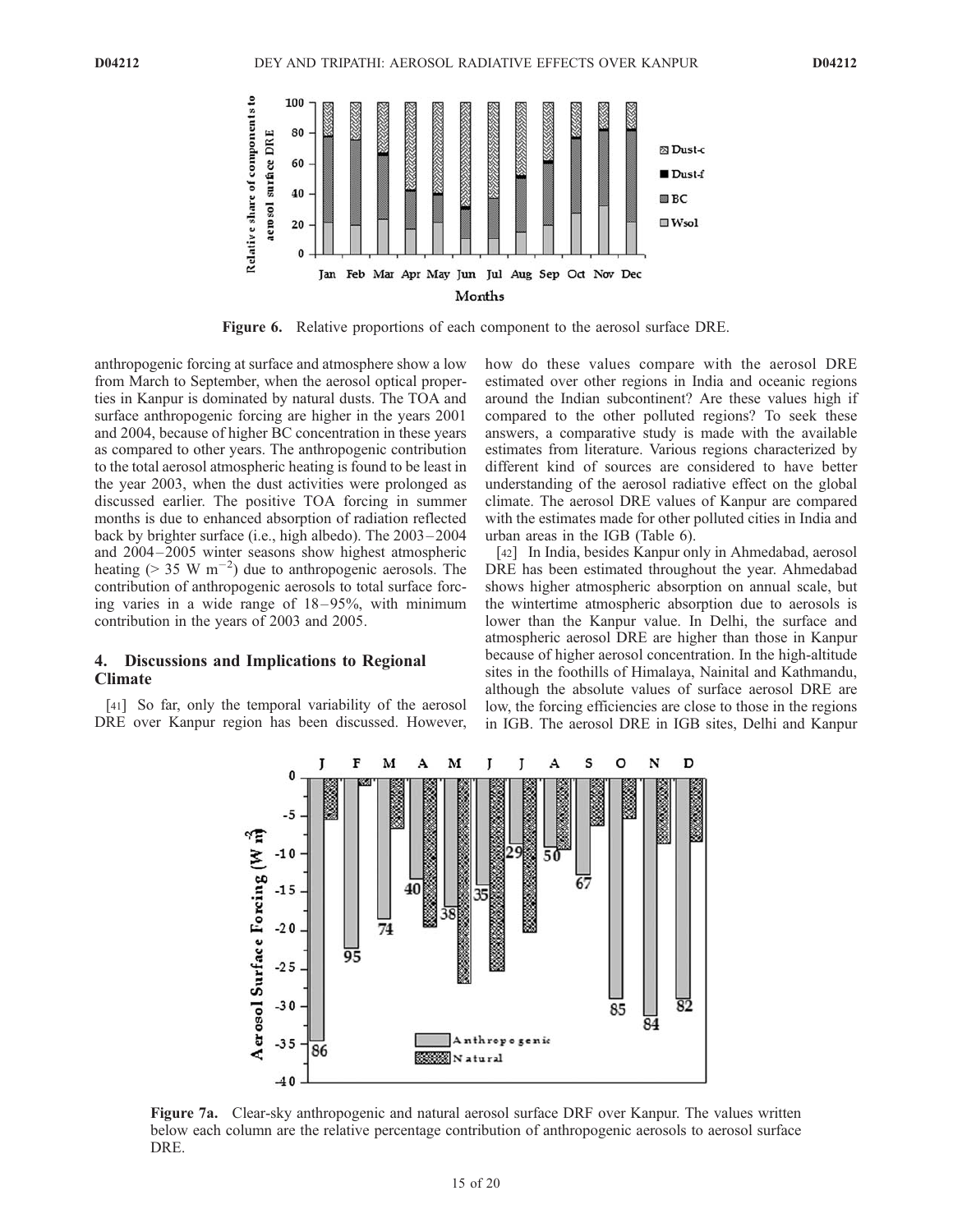

Figure 7b. Cloudy-sky anthropogenic aerosol DRF at TOA, surface and atmosphere over Kanpur. Each column is the monthly mean for  $2001-2005$ , and the corresponding error bars are the standard deviation.

show higher values as compared to the other urban areas in India and adjacent oceans. This high atmospheric absorption in the IGB is due to the higher  $f_{BC}$  and the mixing of BC with dust in the summer leading to high TOA DRE. The geographic location, favorable meteorological condition and continuous source of anthropogenic aerosols throughout the year in association with natural dust transported from arid regions in the west make the IGB a region of concern in terms of aerosol radiative effects. The persistence of the aerosols in the basin is affecting the regional climate no doubt; the implications are discussed in the next section.

#### 4.1. Atmospheric Heating

[43] High net  $(SW + LW)$  atmospheric heating implies that the excess energy in this region is trapped in the atmosphere. The heating rate of the atmosphere is defined as [Liou, 2002]:

$$
\frac{\partial T}{\partial t} = \frac{g}{C_p} \frac{\Delta F_{atm}}{\Delta P},\tag{9}
$$

where  $\partial T/\partial t$  is the heating rate,  $C_p$  is the specific heat capacity of air at constant pressure,  $\Delta F_{atm}$  is the atmospheric heating, g is the acceleration due to gravity and  $\Delta P$ is the atmospheric pressure. The difference in clear-sky and cloudy-sky heating rate is insignificant at 95% confidence level because of the fact that the reduction of surface forcing is compensated by increase in TOA forcing in the presence of clouds. The mean  $(\pm SD)$  annual clear-sky atmospheric heating rate over Kanpur is  $0.84 \pm 0.3$  K d<sup>-1</sup>, which is 68% higher than the corresponding wintertime value for the Indian Ocean [Satheesh et al., 2002]. The heating rate is highest during December-January and May-June  $(\sim 1 \text{ K})$  $d^{-1}$ ), because of strong atmospheric absorption. The winter months have the highest concentration of absorbing BC, whereas in May, moderately absorbing dust often gets mixed with BC [Dey et al., 2005] resulting in high atmospheric heating. The anthropogenic fraction is responsible for 67.6% to the heating rate observed over Kanpur region.

## 4.2. Possible Impact on the Regional Climate

[44] The most important implication for such high negative surface forcing is the persistent large reduction of direct solar radiation in the IGB. Presence of clouds decrease the surface cooling to some extent, but they themselves induce large cooling,  $2-3$  times higher than the clear-sky condition. On an average, aerosols reduce the net solar radiation at the surface over the Kanpur region by 17%. The INDOEX observations have shown that the large surface cooling and atmospheric heating affect the regional hydrological cycle [Ramanathan et al., 2001b]. As most of the aerosols are concentrated in the lower atmosphere, that too within the first few km, atmospheric heating is most effective in this region.

[45] Now the question is that how the regional climate reacts to this large reduction in irradiance. The climate system maintains a balance at surface between surface radiation, latent heat flux and sensible heat flux. Ignoring other anthropogenic influences on the hydrological cycle for the sake of isolating regional aerosol effects, either latent heat flux or sensible heat flux or both would decrease to maintain the radiative balance due to loss of surface irradiance. The loss in latent heat flux implies reduction of surface evaporation [Roderick and Farquhar, 2002], which would consequently reduce the moisture content of the atmosphere and the regional hydrological cycle would be effectively spun down [Ramanathan et al., 2001a]. It seems to be a paradox that observations indicate decreasing evaporation in global scale despite the increment in surface temperature due to global warming. However, Roderick and Farquhar [2002] have shown that the evaporation is much more sensitive to the surface radiation balance, which is decreasing because of aerosols and clouds. One earlier study by Chattopadhyay and Hulme [1997] using long-term data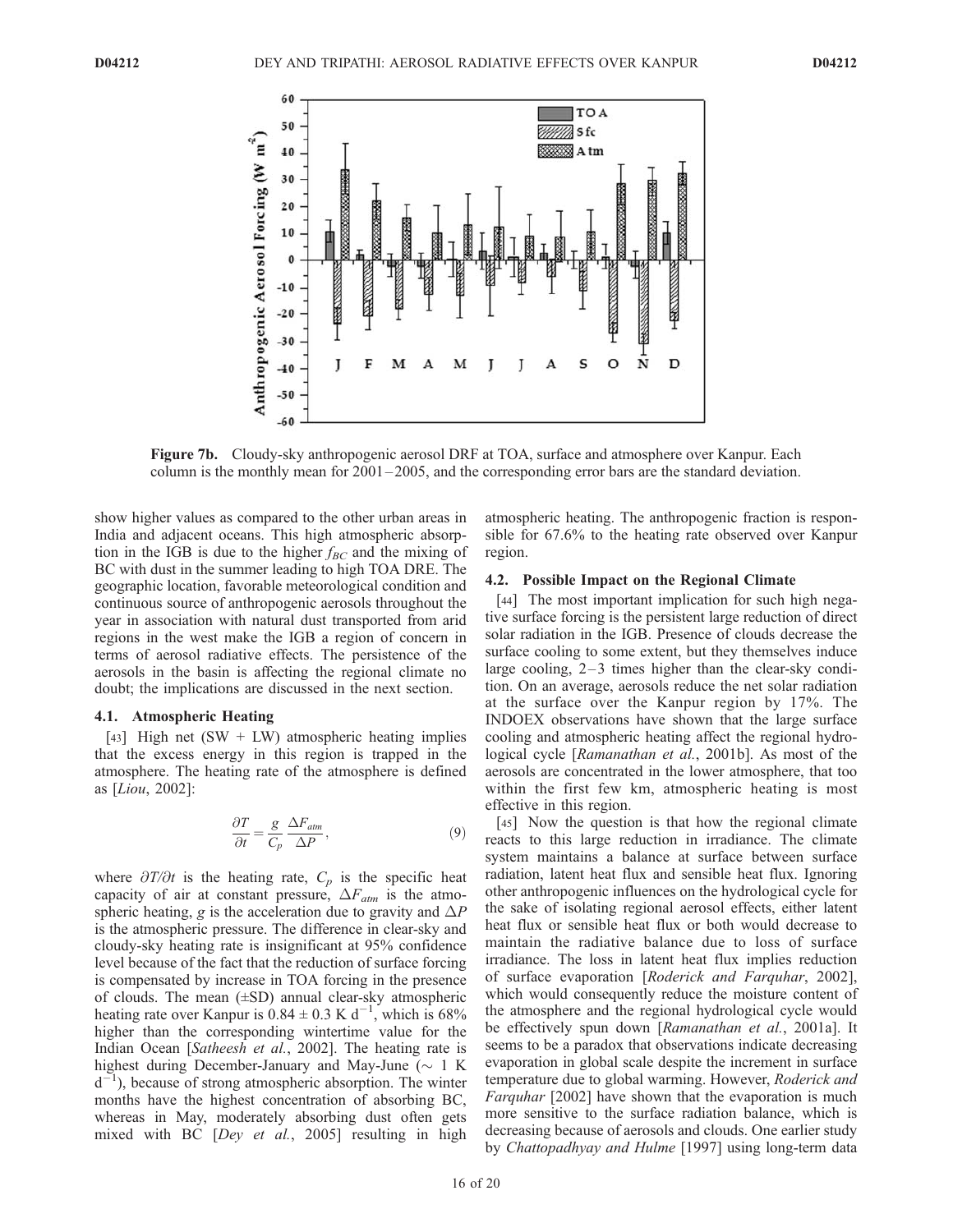

Figure 7c. Interannual variations of anthropogenic aerosol clear-sky TOA, surface and atmospheric DRF over Kanpur in SW with the mean  $(\pm SD)$  annual value shown in each box (starting from 2001 on the left to 2005 on the right).

over India showed that the evaporation in Delhi has decreased during the 1960–1992 period. Also, Ramanathan and Ramana [2005], using the aerosol measurements at Kathmandu (in the foothills of Himalaya) and projecting their results for the IGB, have found that during the dry

season (October-May) the boundary layer humidity increased by  $\sim$  5–10% because of strengthening of low-level inversion. They have also found that the pan evaporation data at Kathmandu showed a decrease by  $\sim 9$  W m<sup>-2</sup> from  $1976 - 1986$  to  $1996 - 2000$  periods, which accounts for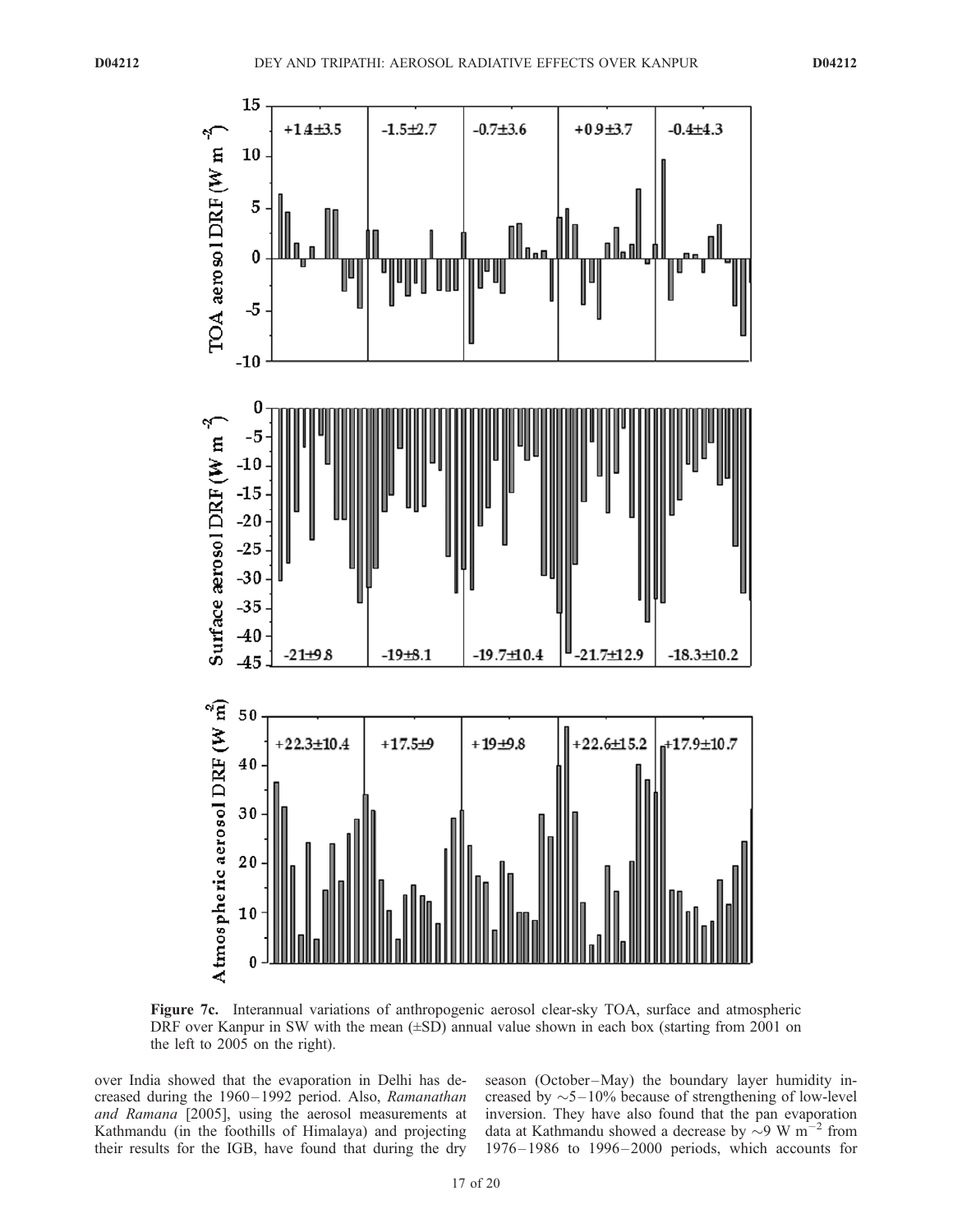| Cities        | Location                             | Surface/Atmosphere | Period (comments)             | Reference                    |
|---------------|--------------------------------------|--------------------|-------------------------------|------------------------------|
| Kanpur        | 26.47°N, 80.33°E                     | $-31.8/+27.7$      | annual (urban)                | this paper                   |
| Kanpur        | 26.28°N, 80.20°E                     | $-33.6/+29.4$      | winter (urban, clear-sky)     | this paper                   |
| Delhi         | 28.38°N, 77.17°E                     | $-51/+52$          | winter (urban, clear-sky)     | Ganguly et al. [2006]        |
| Hissar        | 27.17°N, 77.58°E                     | $-21/+20$          | winter (semiurban, clear-sky) | Ramachandran et al. [2006]   |
| Nainital      | 25.25°N, 81.58°E                     | $-4.2/+0.7$        | winter (high altitude)        | Pant et al. [2006]           |
| Kathmandu     | $25.22^{\circ}$ N, $83^{\circ}$ E    | $-25/+25$          | winter (high altitude)        | Ramana et al. [2004]         |
| Ahmedabad     | $23.05^{\circ}$ N, $72.55^{\circ}$ E | $-49/+43.6$        | annual (urban)                | Ganguly and Jayaraman [2006] |
| Ahmedabad     | $23.05^{\circ}$ N, $72.55^{\circ}$ E | $-54/+28$          | winter                        | Ganguly and Jayaraman [2006] |
| Pune          | 18.32°N, 73.51°E                     | $-33/33$           | $Nov-Apr$ (urban)             | Pandithurai et al. [2004]    |
| Bangalore     | $13^{\circ}$ N. $77^{\circ}$ E       | $-23/128$          | $Oct-Dec$ (urban)             | Babu et al. [2002]           |
| Hyderabad     | $17^{\circ}$ N. 78 $^{\circ}$ E      | $-33/142$          | $Jan-May$ (urban)             | Badarinath and Latha [2006]  |
| Chennai       | 13.04°N, 80.17°E                     | $-19/13$           | Feb-Mar (urban)               | Ramachandran [2005]          |
| Central India | multiple stations                    | $-15$ to $-40$     | Feb (urban and rural)         | Ganguly et al. [2005]        |
| South India   | multiple stations                    | $\sim -27.5/+22$   | Feb 2004, SW clear-sky        | Javaraman et al. [2006]      |
| Pune          | $18.32^{\circ}$ N, $73.51^{\circ}$ E | $-33/33$           | $Nov-Apr$ (urban)             | Pandithurai et al. [2004]    |
| Arabian Sea   |                                      | $-27/15$           | $Mar-Apr$ (polluted marine)   | Moorthy et al. [2005]        |
| Bay of Bengal |                                      | $-27/123$          | Mar (polluted marine)         | Satheesh [2002]              |
| Indian Ocean  |                                      | $-29/19$           | Feb-Mar (polluted urban)      | Satheesh et al. [2002]       |

Table 6. Comparison Between Aerosol Surface/Atmospheric DRE Estimations for Kanpur and Other Urban Locations in India<sup>a</sup>

<sup>a</sup>All the values are in W  $m^{-2}$ .

nearly 30% of the estimated surface solar irradiance reduction. The remaining amount is balanced by decrease in sensible and latent heat fluxes and enhanced back radiation from the warmer atmosphere. The aerosol loading in India has also increased drastically in the last 30 years [Ramanathan and Ramana, 2005; Massie et al., 2004]. Analysis of TOMS data suggests that during the winter season (when anthropogenic aerosols dominate the composite optical properties), aerosol loading has increased at  $10.6 \pm 4.9\%$  decade<sup>-1</sup> rate in India [*Massie et al.*, 2004]. It means if the aerosol burden, and more precisely the absorbing BC, increases at similar rate, present-day radiative forcing would also increase at even faster rate, as it would increase the forcing efficiency and that would severely affect the regional hydrological cycle.

[46] To summarize this effect, the warmer atmosphere close to surface (i.e., high atmospheric heating) and colder surface due to large negative cooling would create an environment where energy flow from Earth's surface to atmosphere would be suppressed. This would increase the low-level inversions and strengthen the boundary layer stability. In the IGB, the large reduction of solar irradiance persists spatially as well as temporally, as indicated by this paper and some recent studies, which suggests that the effect is regional, not local, and the climate would not get enough time to readjust to its original state, if similar condition persists for long in the future. Even in the monsoon season, the surface cooling remains high. Further studies are needed to address this serious issue in detail for this region, as the monsoon is most important natural phenomenon influencing the region's economy.

[47] Another climatic issue is the indirect effect of aerosols in this region. Such high aerosol loading could change the cloud microphysical properties. Although there are no measurements of cloud condensation nuclei and ice nuclei for this region, satellite data suggests a decrease of effective radius for both water and ice clouds in large area [Tripathi et al., 2007a], which will further affect the precipitation. Reduced cloud effective radius and high concentration of absorbing aerosols would effectively increase the cloud lifetime [Menon et al., 2002], which in turn would increase

the surface cooling, thus regulating a positive feedback. This aspect also needs to be investigated with in situ measurements.

### 5. Conclusions

[48] The temporal heterogeneity of the aerosol DRE and the anthropogenic aerosol DRF are investigated over the Kanpur region in the IGB for the time period of 2001 – 2005 on the basis of the measured aerosol chemical composition for a short period of time and the measurements of aerosol optical and physical properties for longer (5 years) period of time. The major conclusions from this study that come out are the following:

[49] 1. The optically equivalent model reveals that the aerosol DRE in Kanpur region shows strong seasonal variation due to seasonal changes in the aerosol loading. The relative contribution of water-soluble scattering components to AOD varies in the range of 30% (in the premonsoon season characterized by dust loading) to 68% (in winter) with the relative contribution showing a decrease with increasing wavelengths. BC contributes  $5-14\%$  of AOD with the relative contribution showing very slight decrease with increasing wavelengths. Contribution of dust to AOD reaches a maxima peak (>55%) in May-June and a minima (<20%) from November to January and exhibits increasing trend with increasing wavelengths. For most of the times,  $SSA<sub>0.5</sub>$  remains less than 0.9, but as the individual components show different spectral trends, the composite SSA spectrum depends on the relative proportions of the components.

[50] 2. Annual mean (±SD) SW clear-sky aerosol DRE at TOA, surface and atmosphere over Kanpur are estimated to be  $-4.1 \pm 6$ ,  $-31.8 \pm 10.9$  and  $+27.7 \pm 10.4$  W m<sup>-2</sup>. The large negative surface forcing in the SW is partially (up to 11%) compensated by LW heating. Inclusion of clouds reduces the surface cooling by more than 10 W  $m^{-2}$  in December-January and May-July. However, the reduction is balanced by the enhancement in TOA forcing. The corresponding SW cloudy-sky DRE values are  $+1.4 \pm 6.1$ ,  $-23.3 \pm 9.3$  and  $+24.8 \pm 9.7$  W m<sup>-2</sup>, respectively. The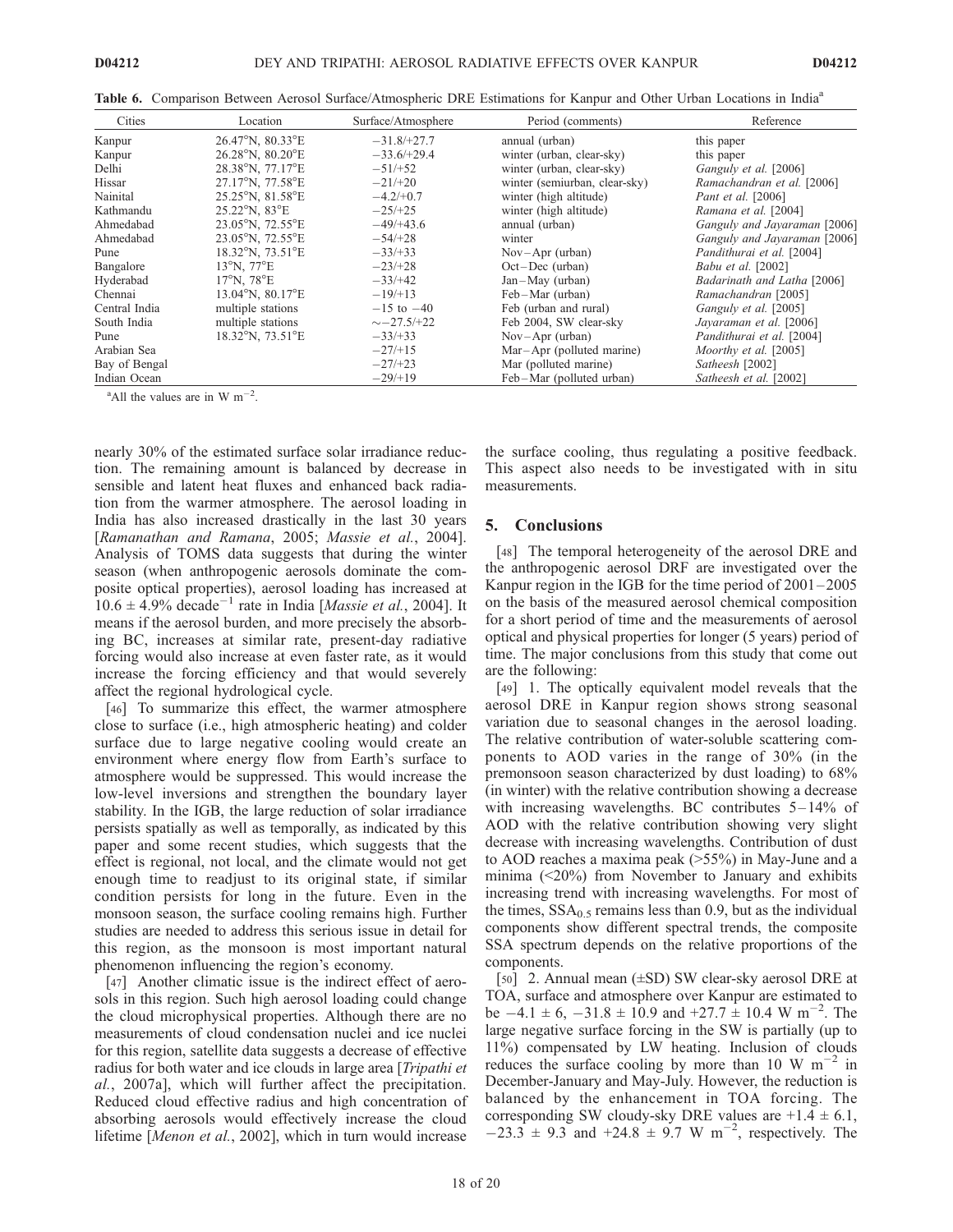aerosol DRE is found to be highest in the year 2004 and lowest in 2002.

[51] 3.  $RC_{BC}$  to the aerosol surface DRE varies from a high of  $\sim$ 56% in the winter to a low of  $\sim$ 19% in May. Watersolubles and dust<sub>f</sub> contribute to  $\sim$  20% and less than 2% to the annual aerosol surface DRE, and the contribution is quite uniform throughout the year. BC seems to be the most crucial player in this region. On an annual basis,  $\sim 5\% f_{BC}$ contributes  $\sim$ 9% to total AOD<sub>0.5</sub>, but  $\sim$ 40% to the aerosol surface DRE. Annually,  $RC_{dust-c}$  is 29% to the total aerosol mass,  $34\%$  to  $AOD_{0.5}$  and  $39\%$  to the total surface DRE.

[52] 4. Anthropogenic aerosols contribute to more than 80% of the aerosol surface DRE during October to February. The relative contribution of natural aerosols to DRE due to transportation of dusts starts increasing from March reaching maxima of 71% in July. The annual mean  $(\pm SD)$ TOA, surface and atmospheric clear-sky anthropogenic aerosol DRF over Kanpur are  $+0.3 \pm 2.5$ ,  $-19.9 \pm 9$  and  $+20.2 \pm 9.9 \text{ W m}^{-2}$ , respectively. The anthropogenic aerosol DRF is highest in the years 2001 and 2004 because of higher BC concentration.

[53] 5. Large negative surface forcing and positive atmospheric forcing in the Kanpur region raise several climatic issues. The atmosphere is getting heated by more than  $1 K d^{-1}$  in the winter and premonsoon seasons because of highest atmospheric absorption. Anthropogenic aerosols contribute  $65.4\%$  to the mean  $(\pm SD)$  annual heating rate of 0.84  $\pm$  0.3 K d<sup>-1</sup> over Kanpur. Persistently large reduction of net surface solar radiation would affect the radiative balance at the surface by decreasing either the latent heat flux through suppressed evaporation or sensible heat flux or both. Such large aerosol loading in the atmosphere would also alter the cloud microphysics through indirect effect. Hence there is a need to understand the effect of the aerosols on the regional hydrological cycle in much better way, which would require more in situ measurements to reduce the present-day uncertainty of the radiative forcing.

[54] Acknowledgments. This work is financially supported through a research project under the DST-ICRP program. The efforts of PIs of Kanpur AERONET site are appreciated. We are thankful to Prashant Torai, Wing Commander (Met.) of Chakeri Air Base, Kanpur, for providing the radiosonde data. We are grateful to the anonymous reviewers which help us in improving the manuscript.

#### References

- Auffhammer, M., V. Ramanathan, and J. R. Vincent (2006), Integrated model shows that atmospheric brown clouds and greenhouse gases have reduced rice harvests in India, Proc. Natl. Acad. Sci. U. S. A., 103(52), 19,668 – 19,672.
- Babu, S. S., and K. K. Moorthy (2002), Aerosol black carbon over a tropical station in India, Geophys. Res. Lett., 29(23), 2098, doi:10.1029/2002GL015662.
- Babu, S. S., S. K. Satheesh, and K. K. Moorthy (2002), Aerosol radiative forcing due to enhanced black carbon at an urban site in India, Geophys. Res. Lett., 29(18), 1880, doi:10.1029/2002GL015826.
- Badarinath, K. V. S., and K. M. Latha (2006), Direct radiative forcing from black carbon aerosols over urban environment, Adv. Space Res., 37(12), 2183 – 2188.
- Bates, T. S., et al. (2006), Aerosol direct radiative effects over northwest Atlantic, northwest Pacific, and north Indian Oceans: Estimates based on in-situ chemical and optical measurements and chemical transport modeling, Atmos. Chem.  $\hat{Ph}ys$ ., 6, 1657-1732.
- Chattopadhyay, N., and M. Hulme (1997), Evaporation and potential evapotranspiration in India under conditions of recent and future climate change, Agric. For. Meteorol., 87, 55-73.
- Chinnam, N., S. Dey, S. N. Tripathi, and M. Sharma (2006), Dust events in Kanpur, Northern India: Chemical evidence for source and implications to radiative forcing, Geophys. Res. Lett., 33, L08803, doi:10.1029/ 2005GL025278.
- Chung, C. E., V. Ramanathan, D. Kim, and I. A. Podgorny (2005), Global anthropogenic aerosol direct forcing derived from satellite and groundbased observations, J. Geophys. Res., 110, D24207, doi:10.1029/ 2005JD006356.
- Dey, S., and S. N. Tripathi (2007), Estimation of aerosol optical properties and radiative effects in the Ganga basin, northern India during the winter time, J. Geophys. Res., 112, D03203, doi:10.1029/2006JD007267.
- Dey, S., S. N. Tripathi, R. P. Singh, and B. N. Holben (2004), Influence of dust storms on aerosol optical properties over the Indo-Gangetic basin, J. Geophys. Res., 109, D20211, doi:10.1029/2004JD004924.
- Dey, S., S. N. Tripathi, R. P. Singh, and B. N. Holben (2005), Seasonal variability of aerosol parameters over Kanpur, an urban site in Indo-Gangetic basin, Adv. Space Res., 36, 778-782.
- Dey, S., S. N. Tripathi, R. P. Singh, and B. N. Holben (2006), Retrieval of black carbon and specific absorption over Kanpur city, northern India during 2001-2003 using AERONET data, Atmos. Environ., 40, 445-456.
- Doutriaux-Boucher, M., and G. Sèze (1998), Significant changes between the ISCCP C and D cloud climatologies, Geophys. Res. Lett., 25(22), 4193 – 4196.
- Dubovik, O., and M. D. King (2000), A flexible inversion algorithm for retrieval of aerosol optical properties from Sun and sky radiance measurements, *J. Geophys. Res.*, 105(D16), 20,673-20,696.
- Dubovik, O., A. Smirnov, B. N. Holben, M. D. King, Y. J. Kaufman, T. F. Eck, and I. Slutsker (2000), Accuracy assessments of aerosol optical properties retrieved from Aerosol Robotic Network (AERONET) Sun and sky radiance measurements, J. Geophys. Res., 105, 9791 – 9806.
- Ganguly, D., and A. Jayaraman (2006), Physical and optical properties of aerosols over an urban location in western India: Implications for shortwave radiative forcing, J. Geophys. Res., 111, D24207, doi:10.1029/ 2006JD007393.
- Ganguly, D., H. Gadhavi, A. Jayaraman, T. A. Rajesh, and A. Misra (2005), Single scattering albedo of aerosols over central India: Implications for the regional aerosol radiative forcing, Geophys. Res. Lett., 32, L18803, doi:10.1029/2005GL023903.
- Ganguly, D., A. Jayaraman, T. A. Rajesh, and H. Gadhavi (2006), Wintertime aerosol properties during foggy and non-foggy days over urban center Delhi and their implications for shortwave radiative forcing, J. Geophys. Res., 111, D15217, doi:10.1029/2005JD007029.
- Girolamo, L. D., et al. (2004), Analysis of Multi-angle Imaging Spectro-Radiometer (MISR) aerosol optical depths over greater India during winter 2001 – 2004, Geophys. Res. Lett., 31, L23115, doi:10.1029/ 2004GL021273.
- Hess, M., P. Koepke, and I. Schultz (1998), Optical properties of aerosols and clouds: The software package OPAC, Bull. Am. Meteorol. Soc., 79,  $831 - 844.$
- Holben, B. N., et al. (1998), AERONET: A federated instrument network and data archive for aerosol characterization, Remote Sens. Environ.,  $66(1), 1 - 16.$
- Houghton, J. T., Y. Ding, D. J. Griggs, M. Nouguer, P. J. van der Linden, X. Dai, K. Maskell, and C. A. Johnson (Eds.) (2001). Climate Change 2001: The Scientific Basis, 881 pp., Cambridge Univ. Press, New York.
- Jayaraman, A., H. Gadhavi, D. Ganguly, A. Misra, S. Ramachandran, and T. A. Rajesh (2006), Spatial variations in aerosol characteristics and regional radiative forcing over India: Measurements and modeling of 2004 road campaign experiment, Atmos. Environ., 40, 6504-6515.
- Jethva, H., S. K. Satheesh, and J. Srinivasan (2005), Seasonal variability of aerosols over the Indo-Gangetic basin, J. Geophys. Res., 110, D21204, doi:10.1029/2005JD005938.
- Kaufman, Y. J., O. Boucher, and D. Tanré (2002), A satellite view of aerosols in the climate system, Nature, 419, 215-223.
- Kaufman, Y. J., O. Boucher, D. Tanré, M. Chin, L. A. Remer, and T. Takemura (2005), Aerosol anthropogenic component estimated from satellite data, Geophys. Res. Lett., 32, L17804, doi:10.1029/ 2005GL023125.
- King, M. D., S.-C. Tsay, S. E. Platnick, M. Wang, and K.-N. Liou (1998), Cloud retrieval algorithms for MODIS: Optical thickness, effective particle radius, and thermodynamic phase, MODIS Algorithm Theor. Basis Doc. ATBD-MOD-05 MOD06-Cloud Product, 57 pp., NASA Goddard Space Flight Cent., Greenbelt, Md.
- King, M. D., W. P. Menzel, Y. J. Kaufman, D. Tanre, B.-C. Gao, S. Platnick, S. A. Ackerman, L. A. Remer, R. Pincus, and P. A. Hubanks (2003), Cloud and aerosol properties, precipitable water, and profiles of temperature and water vapor from MODIS, IEEE Trans. Geosci. Remote Sens., 41,  $442 - 458$ .